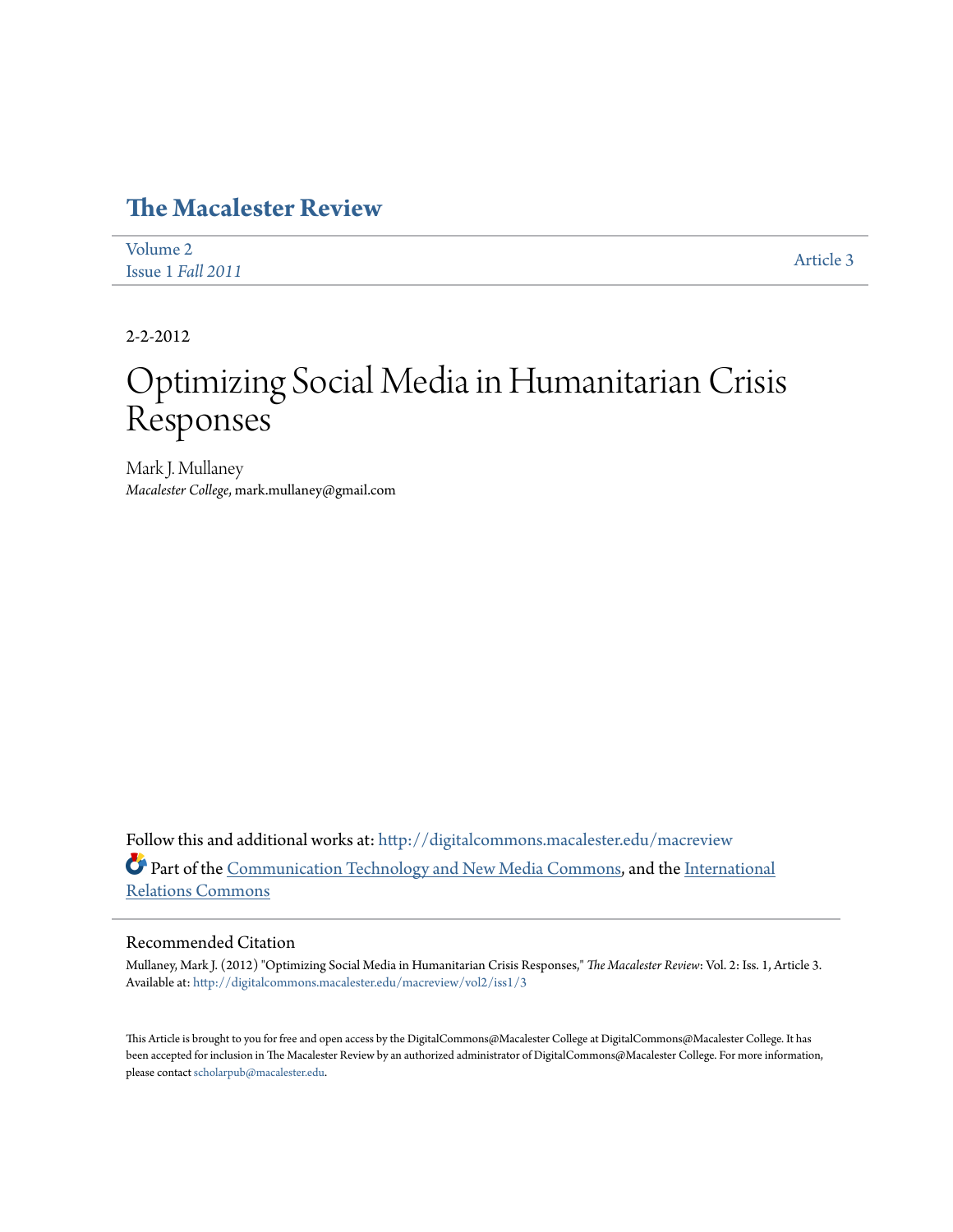The genesis of the internet has led to a new technological age that is quickly connecting the world. The enormity of the internet's potential is difficult to fully comprehend, even for the innovators who developed it. Over time, some internet "mainstays" have begun to gain wide acceptance as fundamental building blocks allowing for improved and meaningful interaction. Some of these mainstays include search engines, online marketplaces, and the topic of this essay: social media websites. There are certainly many advantages to social media sites, but some aspects of social media—such as anonymity and a lack of proper verification methods—are leading to skepticism among the academic community over how to optimize its use for the greater good of society. This essay will look in-depth at how social media use can improve responses to humanitarian emergencies.

 In order to further the academic dialogue concerning social media in humanitarian situations, this paper will first evaluate past related literature. Because social media is such a recent phenomenon, most research related to it is still in its infancy, and the research that has been published is mainly focused on observations during particular humanitarian crises. This paper will evaluate the sparse literature that does exist concerning social media and humanitarianism, which can be divided into three main debates: the trustworthiness of social media sources, the difficulties of implementing social media in crisis situations, and the ways we can analyze social media data and testimonies. Additionally, this paper will analyze several recent crises where social media played a notable role in the response efforts. The case studies the 2010 earthquake in Haiti, and election fallouts in Iran (2009) and Kenya (2008)—give a diversity of locations and types of crises. In analyzing the academic framework and case studies,

1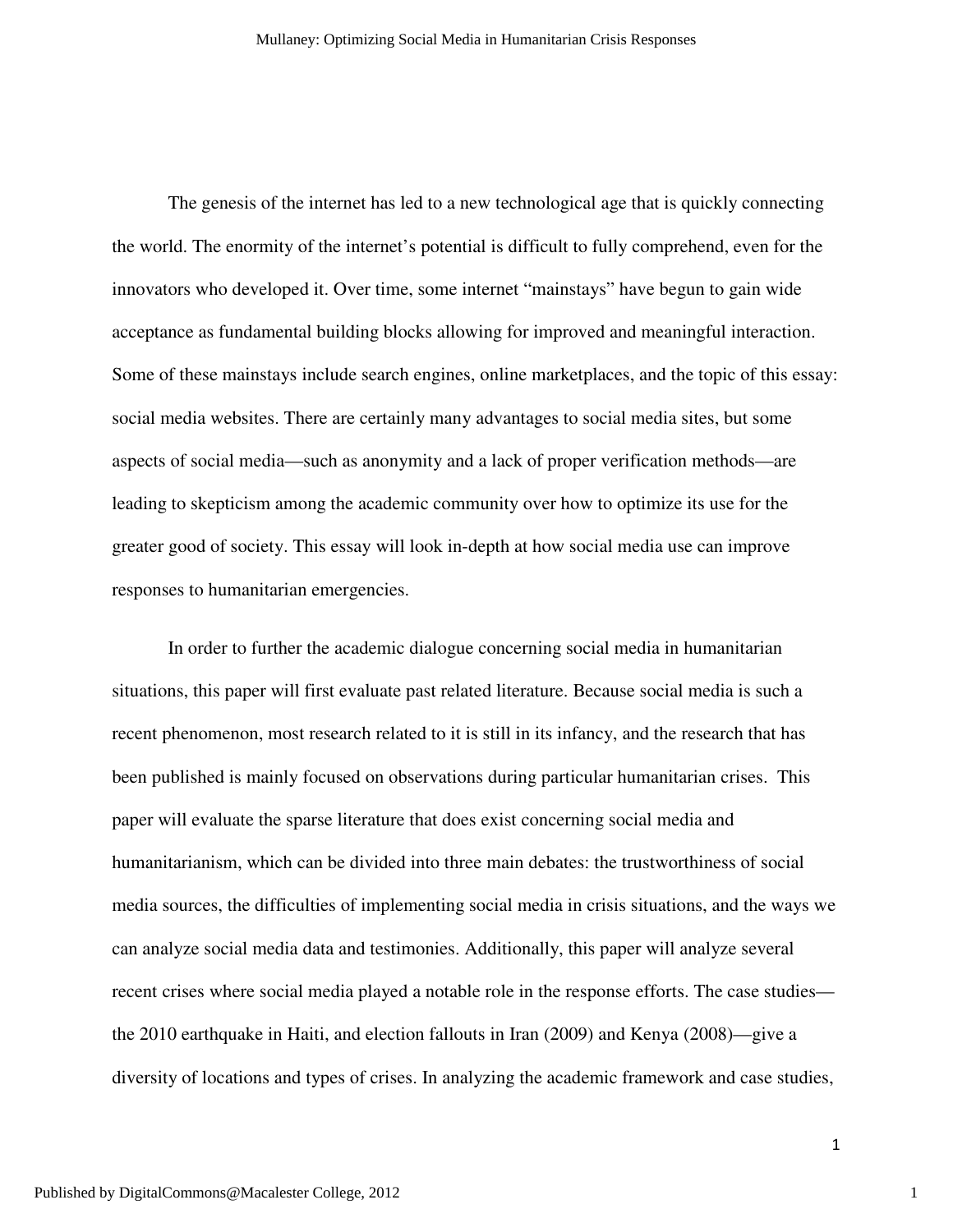this paper will break down humanitarian communication into four levels: within, without, outside looking in, and inside looking out. It then will describe how each category is affected by social media. This leads to a section on the general and situational barriers to integrating social media in humanitarian responses. By looking at the potential of social media and the barriers to implementation, this paper puts forth three prescriptions for optimizing social media in humanitarian responses:

- 1. Establish an information aggregation website that can receive data from numerous sources and quickly process and analyze it in real time.
- 2. Encourage humanitarian actors to involve local groups in crafting communications strategy with the available resources.
- 3. Focus future research on social media postings and how to identify and respond to trends during humanitarian responses.

These actions will make responders more coordinated with each other and more agile in reacting to information as it comes in. By improving our understanding and use of social media, we can respond quicker and avoid being reliant on slower-moving "official accounts", perhaps saving more lives as a result.

#### *Background*

 The term "Social Media", much like the websites the term denotes, is constantly changing and fluid in its purpose and composition. The label has been used for a large number of internet entities, so much so that the uniting thread between them is fairly simple: instant communication and interaction. This can mean a lot of things, but the real upstart of social media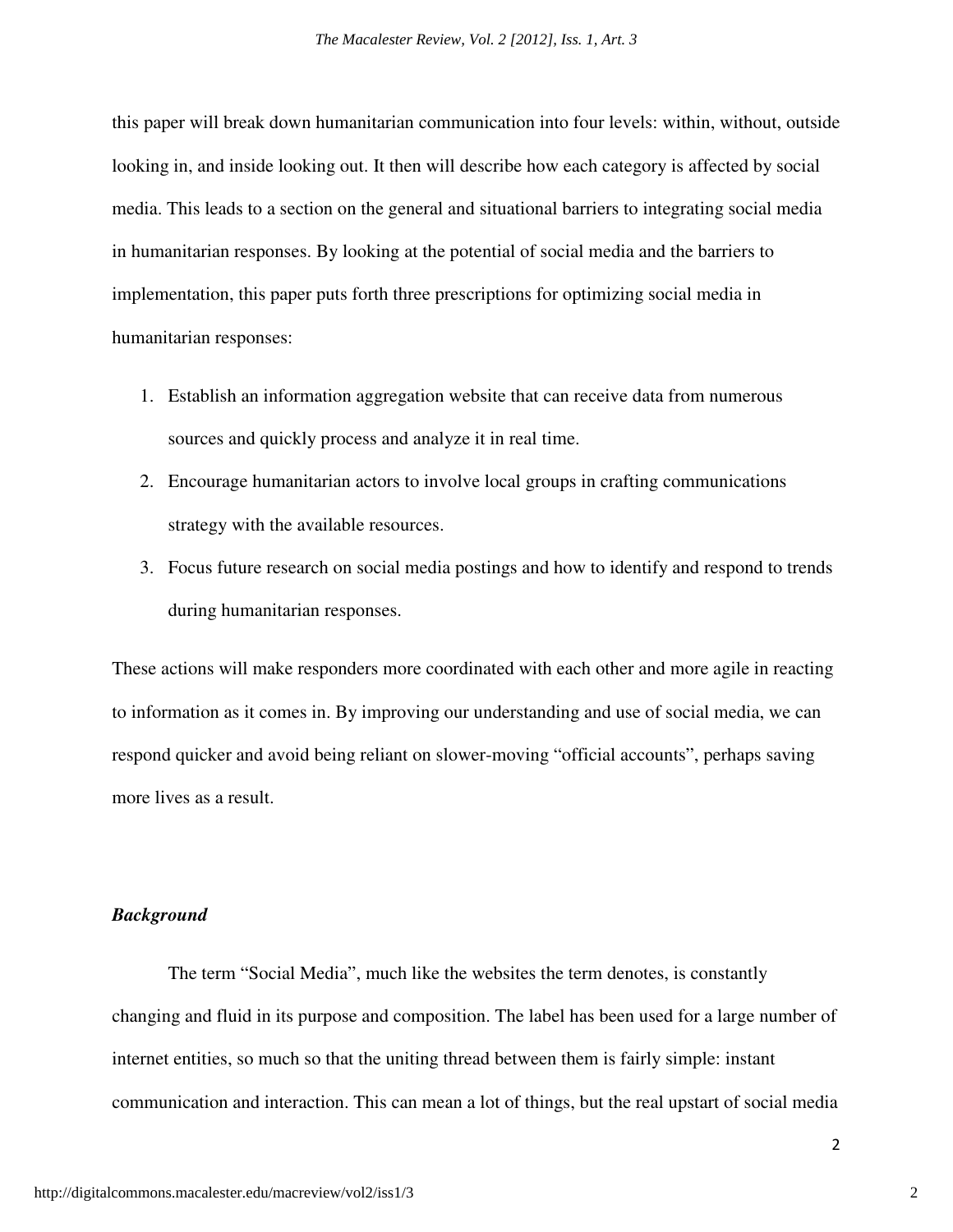as a widespread phenomenon is linked to a specific change in thinking about the internet, termed by electronic information design consultant Darcy DiNucci as "Web 2.0" (DiNucci, 1999). This idea of shifting away from centralized websites and towards user-generated content slowly pushed the internet towards what we know today as social media.

 There are many types of social media websites, varying greatly in style and purpose but nonetheless underneath the umbrella of sites that enable user-based sharing and communication. Social networking sites like Facebook and Twitter allow users to amass "friends" or "followers" who will see and be allowed to comment on user activity. "User activity" can include simple thoughts on the day, links to photos and videos, articles from other websites, and much more. Content hosting sites like YouTube and Photobucket are similar in nature, but focus more on clean display of content. They allow users to upload videos and photos for anybody to see.

Another notable social media category is the information exchange-focused web world, typified by sites like Digg, Reddit, and Stumbleupon. Such sites' users identify intriguing and relevant items on the internet—articles, videos, etc.—and allow users to vote them "up" or "down" depending on whether they feel it should be more or less prominently displayed.

Social media has not been without its critiques, as cultural observers have come to question its effect on depth of thought and attention spans. The natures of sites like Facebook and Twitter capture tiny bits of life in 140-character bits and pieces. The most watched YouTube videos are rarely longer than a couple of minutes, perhaps because its layout includes "suggested videos" and encourages flipping between endless arrays of short, easy-to-digest media content. Considering the characteristics of traditional news media, which itself relies on short sound bites and flashy production values to keep viewers from flipping the channel, the case can be made

3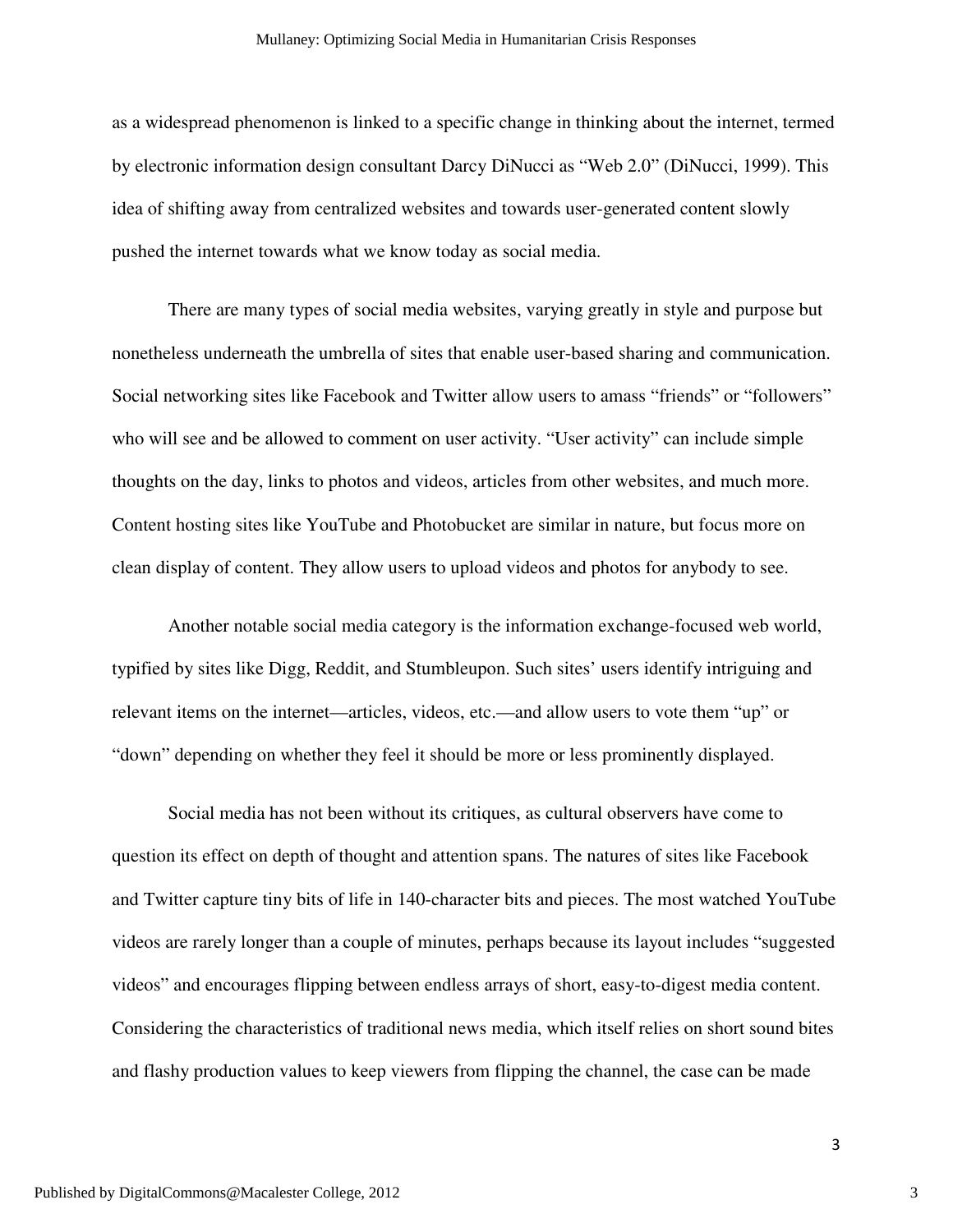that social media websites foster an anti-critical atmosphere in modern society to an even further degree (Rodgers, 2005).

 Despite its flaws, it seems certain that social media will only become more widespread, accessible, and important in the workings of society as technology continues to grow. In response, scholars have begun to research the ways in which social media may help in humanitarian emergencies as a way of improving overall responses to crises. While this research is in its infancy, it has clustered around certain specific barriers that exist for using social media in humanitarian crises. This next section will address the three main academic debates on social media and humanitarianism: evaluating the trustworthiness of social media sources, incorporating social media in crisis responses, and interpreting and using social media data and testimonies.

#### *Literature Review*

 One of the primary concerns associated with social media is the reliability of the information that is transmitted. Because social media's primary attribute is immediacy, it is impossible to have a verification mechanism that would be able to evaluate the truthfulness of every tweet and status update. However, this should not be considered reason enough to avoid relying on social media information—there is simply too much potential within social media to ignore. Scholars have taken different approaches to understand and adapt to the reliability gap in social media.

 Determining how to analyze and use the waves of social media data commonly found during humanitarian crises is a big step in utilizing social media to its full potential. The

4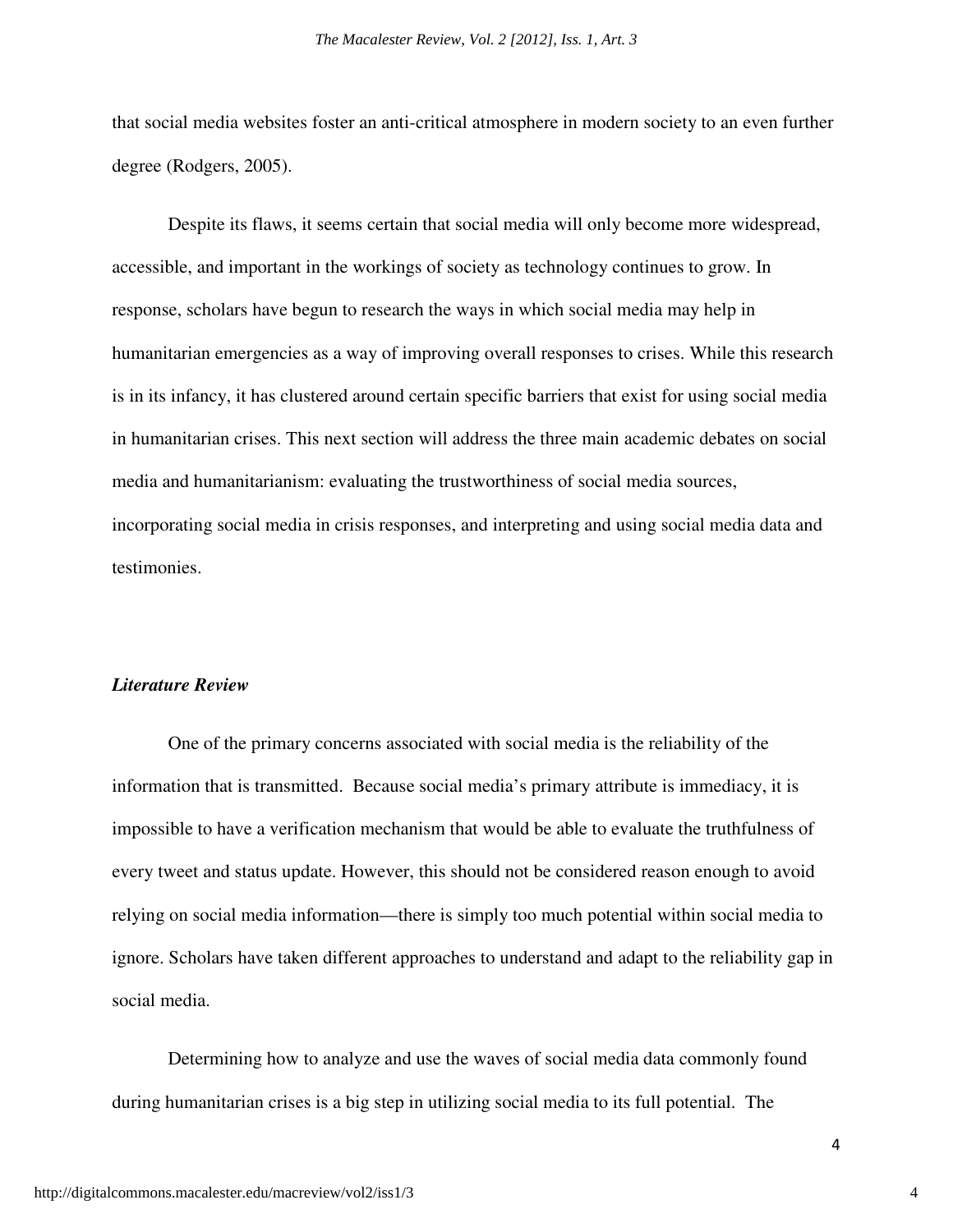difficulty is how to assess the quality of information—whether good or bad, intentionally misleading or not—in a situation where massive amounts of data are pouring in. According to one study, the answer is found by use of "everyday analytic skills" typically used during crises; these skills may be improved with practice and could be supplemented by the development of "analytical support tools," (Palen, Vieweg,  $\&$  Anderson, 2011). They say that the importance of developing such tools cannot be understated, as "people will increasingly incorporate information from digital sources into decision making and assess it against the local circumstances they experience," (60). This study focused primarily on how amateur social media reporting can lead to better understanding of the situation among responding organizations. While the ability to process reliability from an organizational standpoint is important to improve future humanitarian responses, it also only accounts for one level of the social media interaction sphere. As risk communication specialist Nathan Huebner described in a recent Social Media roundtable, "Social media is obviously about more than how we reach out to the public and educate the public…it's about the public talking to us. It's also about the public talking to the public," (Currie, et al., 2009). Despite the difficulties of social media data verification, there are nonetheless many other aspects of social media that are also important and rely less on unverified accounts of crises.

 Another concern with social media reporting is the way that medium and circumstances can affect message. Schultz, Utz, and Goritz recently completed a public relations study on how variances in message and medium affected reaction and response to crisis situations (2011). Their findings indicated that the medium of a message has specific, consistent effects in three measures: reputation, secondary crisis communication, and reactions. Meanwhile, an identical message across different media does not have the same uniform effects. The study illustrates that

5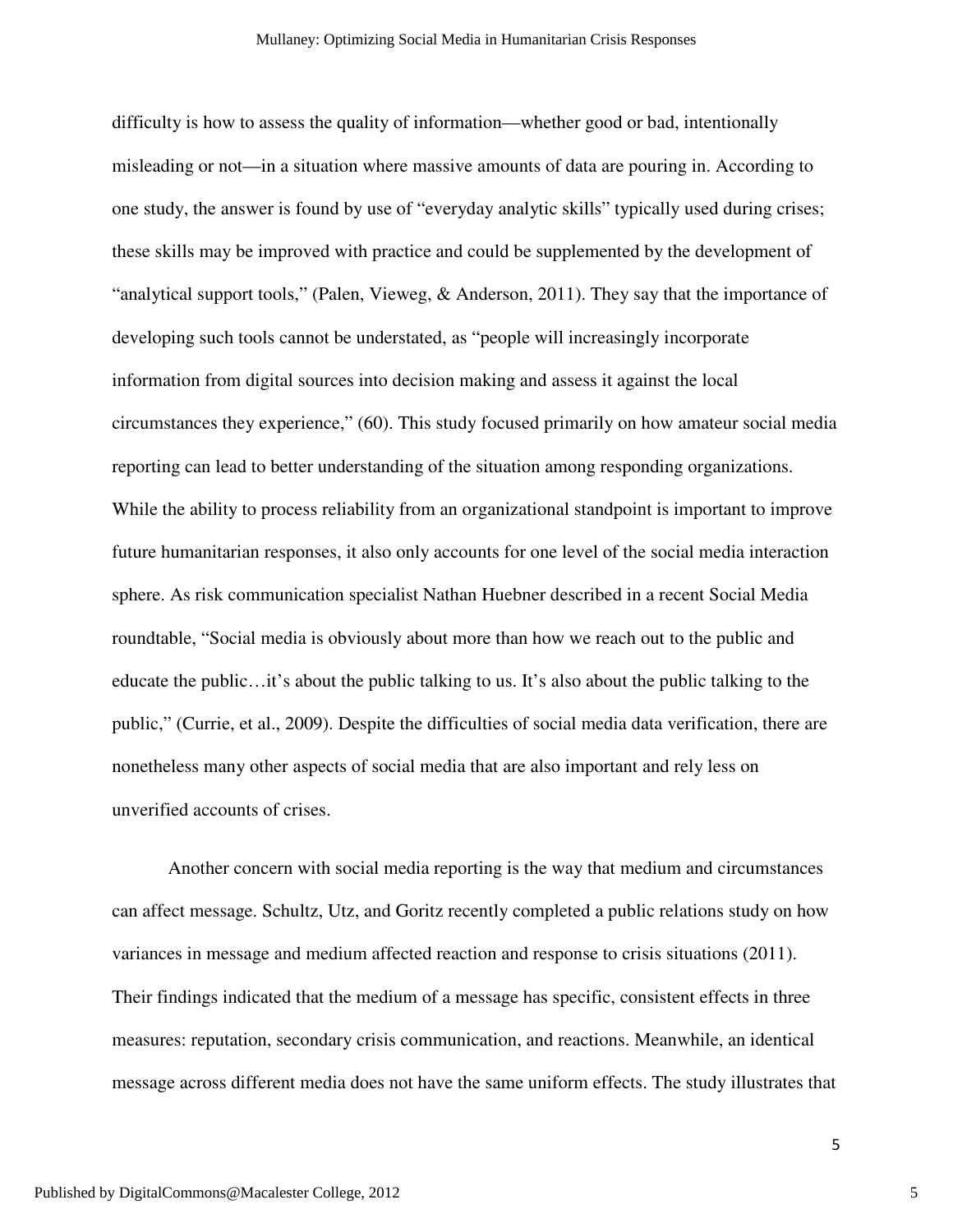social media is viewed with a unique understanding of credibility—perhaps one of less official reputation, but nonetheless seen as timely and reactive to the issues of the moment.

 This unique view of social media's credibility has a direct effect on crisis managers' ability to control messaging. In the wake of the Virginia Tech shooting of 2007, public relations officials from the school found it difficult to control the message of traditional media coverage, largely because newspapers and television news networks were more likely to use "citizen generated content" during the first stage of the crisis, and more likely to use non-official sources than official sources for overall coverage (Wigley & Fontenot, 2010). Several implications arise from this conclusion. First, social media allows for peoples' gut reactions to an incident before it has a chance to get framed by public relations officials. Second, greater value has been placed on the experiential details of crises as opposed to official facts and figures. Third, skepticism about overly-polished PR statements may lead people to seek out unofficial sources, despite the lack of verification mechanisms.

 While social media may offer certain advantages over other information sources, its benefits can only be helpful if it is implemented properly. Many challenges exist for integrating social media within humanitarian responses, especially in areas with less technological development and in crisis situations that result in internet and power failures. However, if the proper means are used, "It speeds up communication, and, for all practical purposes, it speeds up awareness," according to American Public Health Association Executive Director Georges Benjamin (Currie, et al., 2009). This section will look at the opportunities presented by social media, the difficulties of implementation, and some of the unique ways people have started to use social media to improve humanitarian responses.

6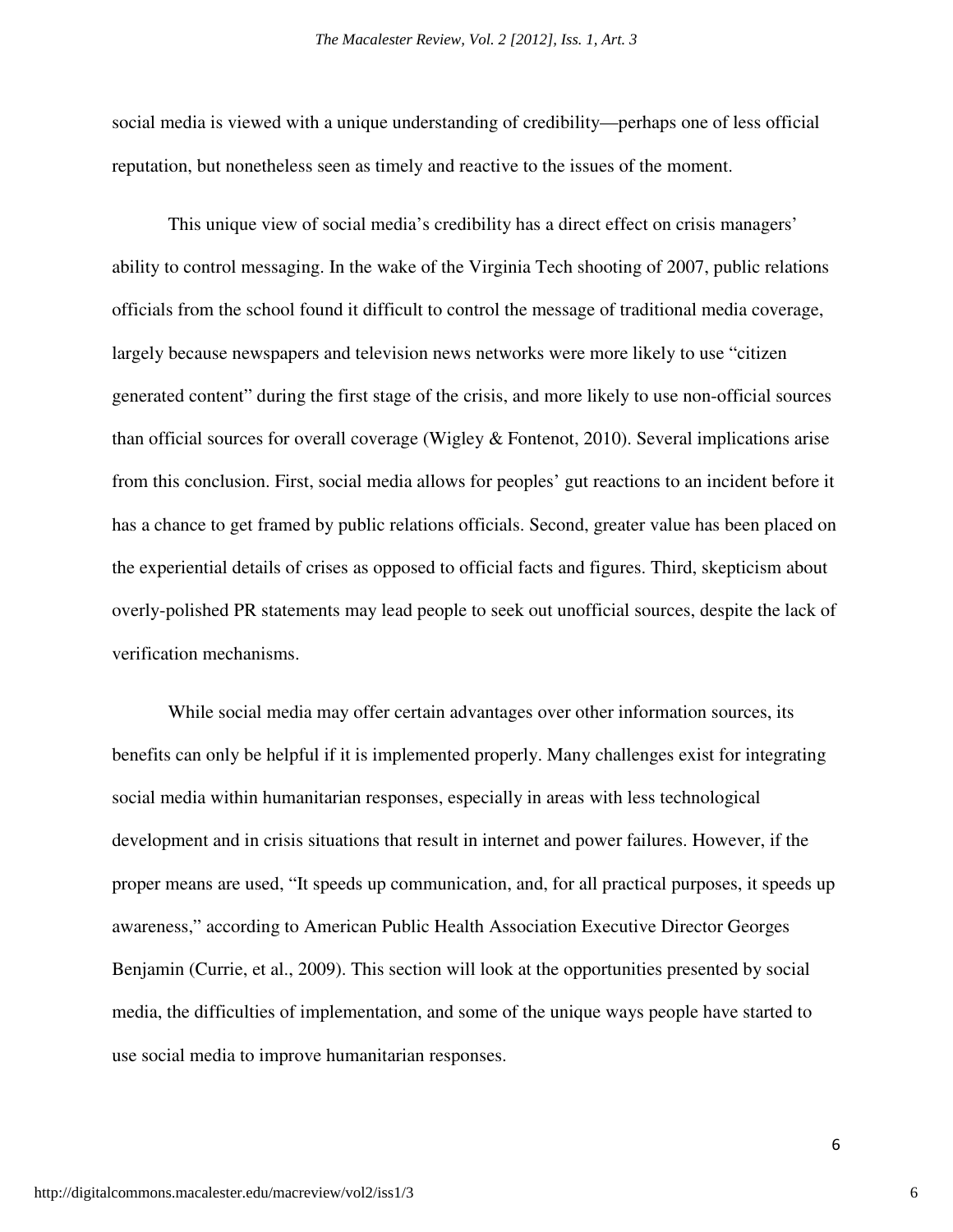At the 2009 National Association of Government Communicators roundtable on social media in times of crisis, one of the few points that all participants agreed upon was that social media undoubtedly presents an opportunity to improve crisis communication.

> While the public has flocked to the Internet and smart phones with access to online content, the emergency community has only begun to catch up. Yet, as the survey data suggests, there is a definite trend toward adoption—and more importantly, toward strategic implementation. (Currie, et al., 2009)

Participants found that one of the key benefits of social media is the ability to send critical information immediately to as many people as possible. Further, military research has shown that in times of crisis, information-sharing reduces fear because of a feeling of connectedness (Woodcock, 2009). That study goes on to point out that the decentralized nature of social networks is actually a strategic advantage, as it is much more difficult to completely shut down.

 Despite these advantages, there is no clear path to implementing social media in humanitarian responses. The NAGC roundtable identified four main difficulties of social media integration: Private/Public Partnerships, Evaluation/Metrics, Capacity/Resources, and Social Media/Communications Strategy (Currie, et al., 2009). Partnerships can be difficult to come by, especially for international humanitarian crises, because of the ad hoc nature of responses as well as potential distrust of international actors. Evaluation poses difficulties because of the massive amount of immediate data verification necessary. Resources are problematic because of technology failures during natural disasters and potential state-sanctioned internet outages to prevent communication with the outside world, not to mention developing countries without internet access. Finally, a specific strategy must be formed and executed to assure maximum benefit—an unlikely prospect without serious thought about the methods of integration. Woodcock laments, "Unfortunately, public safety officials have not embraced Web 2.0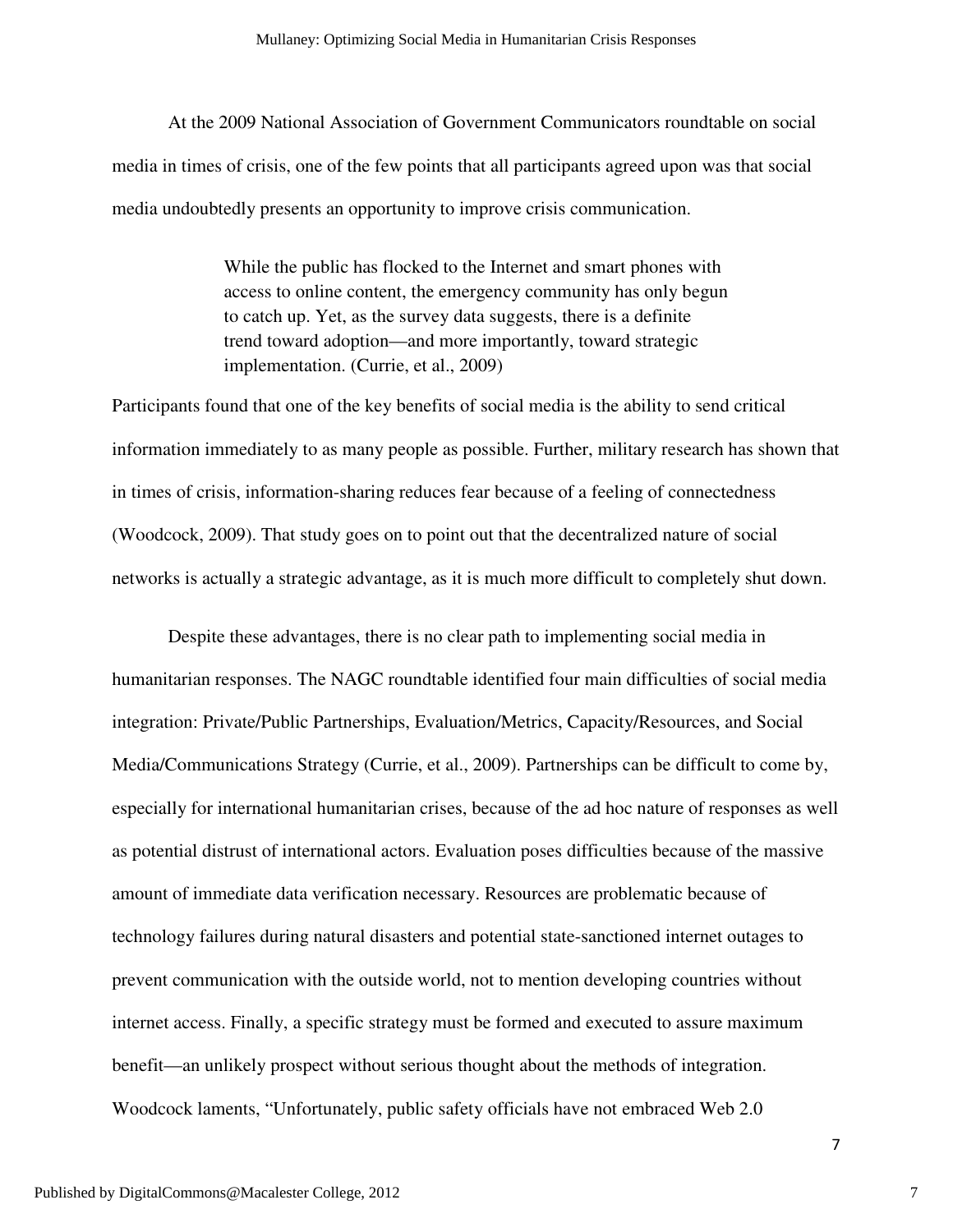technologies and are missing a great opportunity to engage the public and harness its collective power. With virtually no capital investment, public safety agencies can create an innovative partnership by capitalizing on tools the public uses everyday," (2009). While U.S. military officials may be behind in implementation, other groups have already begun to use social media constructively in crisis situations.

 A notable advance in the use of social media can be found in the National Institute of Health's crisis mapping research (NIH, 2010). Headed by Dr. Rebecca Goolsby, their project analyzed different online crisis maps, where people were able to report incidents and contribute to an aggregated map of these reports. Goolsby notes that the basic technology—most prominently, texting—for this type of mapping is widely available, stating, "New communication pathways are changing the less wired world," (2010). She also addresses the reliability questions of social media, arguing that it is "reliable on the aggregate" because the large sample size negates any false "outliers". As maps become more established and reliable, they tend to become "community projects" that participants take ownership of and pride in.

 Other groups, large and small, have integrated social media into their work as a way to improve humanitarian responses. Software engineer David Kobia was recently named the "Humanitarian of the Year" by Technology Review for his work on a software program, "Ushahidi," that allows users to upload news reports, facilitating later analysis and improvement upon responses (Greenwald, 2010). The technology has already been used in Sudan, Gaza, Haiti, and during the BP oil spill. Other scholars have researched how implementation of social media within NGO's often is divided into three stages: technology stage, mutual infusion stage, and service-led stage (Chang, Liao, Wang & Chang, 2010). This roadmap for social media

8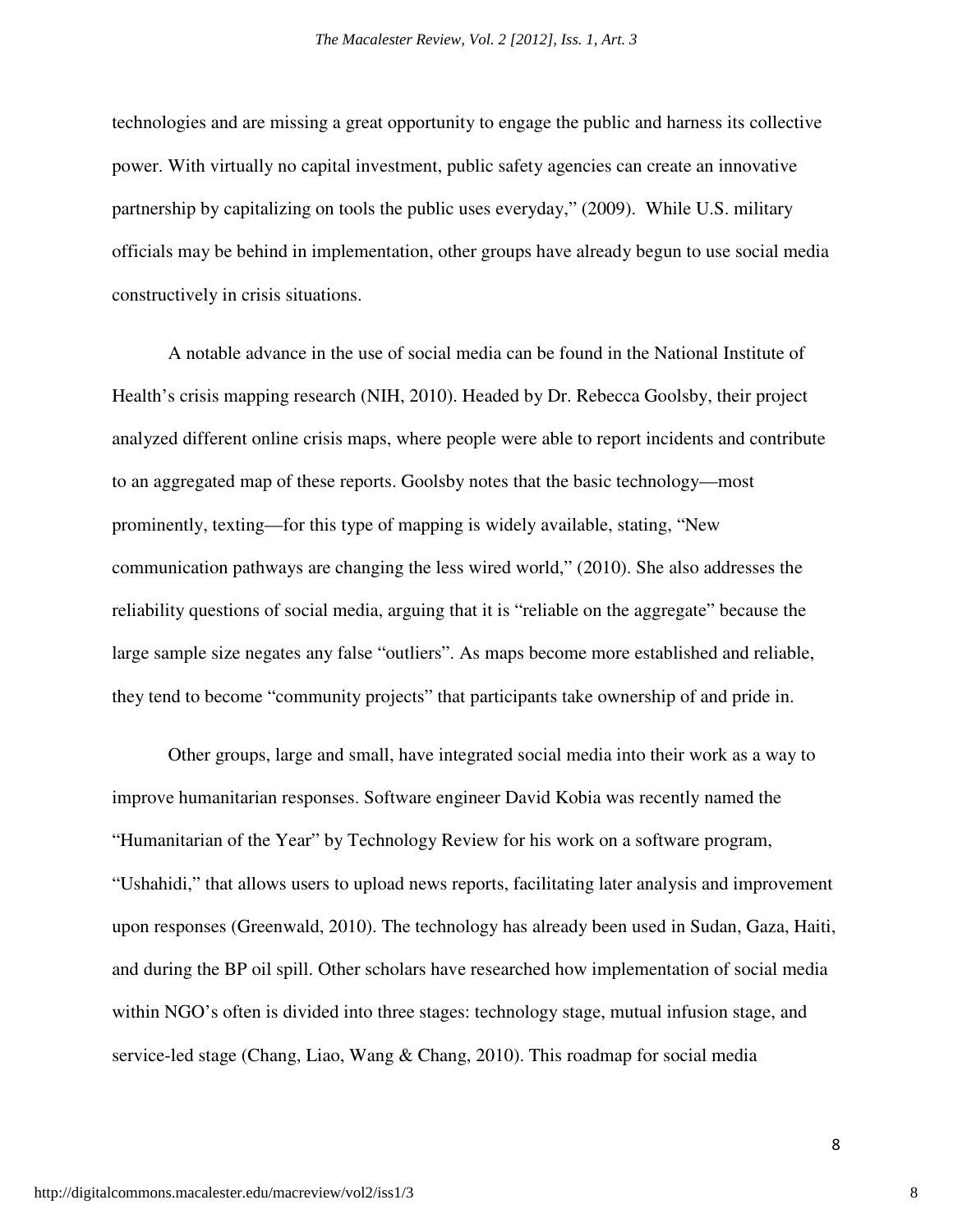implementation will certainly be adjusted in years to come, but provides a basic blueprint for how to go about incorporating it.

 The data surrounding social media will continue to grow due to frequency of use and increased incorporation, but another difficulty of social media is how to navigate through this constant, often unfiltered mass of information. One proposal for doing so is the creation of the Crisis Oriented Search Engine (COSE), a program that collects and stores social media information during times of crisis (Novinger, 2010). Because social media sites only save so many pieces of activity, much of that data can be lost during emergencies because of high traffic volume. By saving this activity, we can look back and see minute-by-minute the type of information we received from everyday citizens, which may lead to better future synthesis of data.

 The recurring theme of social media data analysis in the military and humanitarian arena is the fact that information-sharing is beneficial for all involved. In 2002, the Worldwide Civil Affairs Conference endorsed the idea of information sharing between humanitarian and military groups as "essential", stating that "Location and networking capacity of the military informationsharing function is critical to effective coordination," (US Institute of Peace). Since that conference, social media exploded in popularity and curiosity about real-time crisis data sharing led to Exercise24, an emergency simulation where social media and cloud computing technologies were stressed in order to improve reactions. Social media technologies "equip the average citizen with the power of observation", and then empower them to upload those observations and compare them to the aggregation of other social media reports in order to choose the best course of action (Howe, 2010). The study's final conclusion reiterates our earlier stated points about the multiple levels of social media communications:

9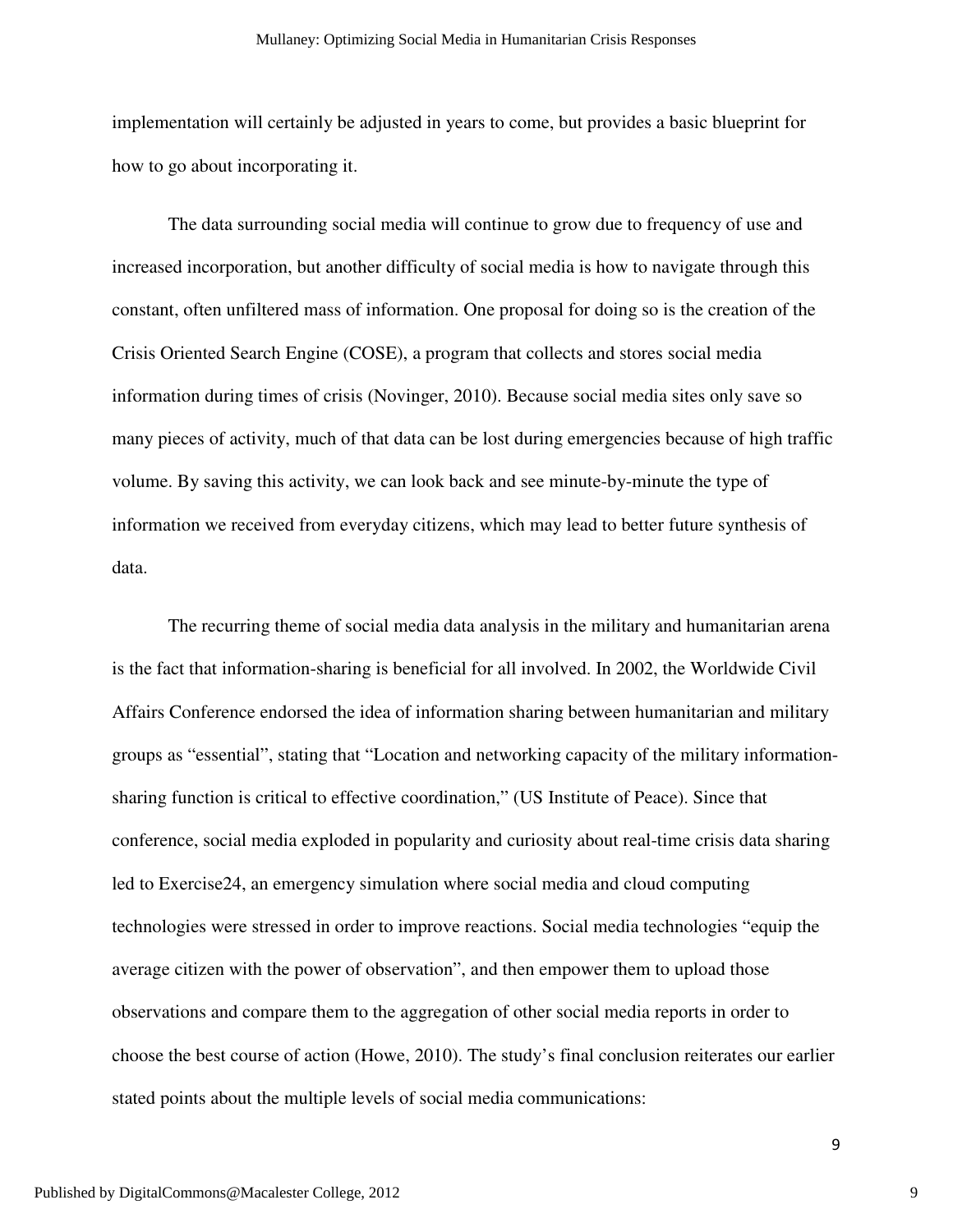It is important that information sharing in a crisis occurs between individuals within government, between government employees and communities of interest, between researchers and government data, between the government and its citizens, and between governments of different countries. (Howe)

Sharing is most important because of the need for compiling as much information as possible to reach accurate conclusions. The social media boom is still extremely new from a research standpoint, and optimal use will require transparency and information-sharing in order to "synthesize the information into readily understood situational awareness models," (Howe).

 To further establish that information sharing, research of social media aggregations, and piecewise implementation are necessary to optimize use of social media, this paper will now turn to several recent case studies where social media activity was particularly notable. These cases, Haiti during the 2010 earthquake, Iran during their 2009 election, and Kenya during their 2008 election, will illustrate how social media was used and the ways that social media might have been employed more successfully. This discussion will lead to an analysis of social media in specifically humanitarian crises, showing its effects, negative consequences, and potential for better implementation.

#### *Case Studies*

 The earthquake that devastated Haiti in early 2010 combined many of the worst elements of humanitarian crises, as massive destruction and confusion rocked the island nation that had already been suffering from a lack of resources and infrastructure. Social media played a crucial role in the multi-faceted response efforts, connecting victims to aid workers, military officials to humanitarian NGOs, and concerned witnesses to the appropriate avenues for helping.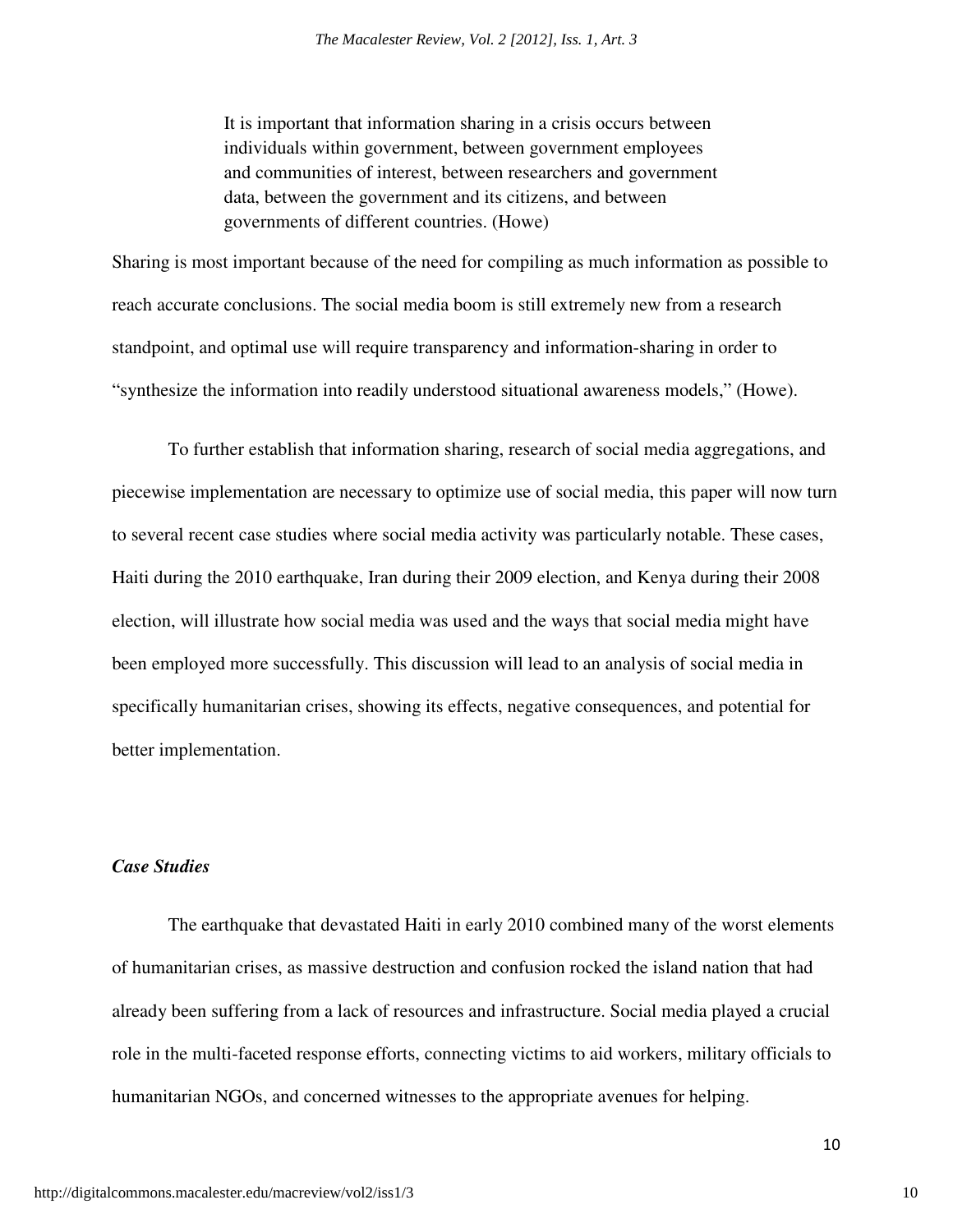This emergency serves as a clear example of how many distinct lines of communication are facilitated by social media. In addition to increasing access to news coverage, internet technology also expanded opportunities for volunteers, enhanced on-the-ground operations, and improved military-NGO coordination. Crisis mapping was better, quicker, and more widely available than in previous emergencies. Outsider participation was encouraged through Facebook and Twitter campaigns, as well as with simple fundraising efforts, where one could donate \$10 to Haiti simply by sending one text message. The U.S. military worked with the World Food Programme to line up deliveries of aid shipments. Even ordinary citizens sitting at home could contribute to relief efforts by monitoring Twitter for missing person's reports and recording descriptions in a database. Though these efforts may have been somewhat linked to Haiti's geographic proximity to the United States, the fact remains that many aspects of the social media response efforts made a crucial difference in the alleviation of suffering (Slaugh, 2010).

 Despite the successes of the social media response, there was still room for critique over the ways social media was and wasn't used. According to one study, both NGOs and news media organizations used social media well for information dissemination and disclosure. However, one shortcoming was the way that these groups did not capitalize on the two-way nature of social media (Muralidharan, Rasmussen, Patterson & Shin, 2011). Perhaps because of the dubious understanding of user report credibility, that information was underutilized. The same study also found that nonprofit social media transmissions generally conveyed a positive perspective, while news media reports carried a more negative tone. This is particularly surprising since it runs in contrast to one of David Rieff's criticisms of humanitarian aid organizations in 2002's A Bed for the Night: that they are overly reliant on hyper-negative portrayals of humanitarian crises as a way to influence donors.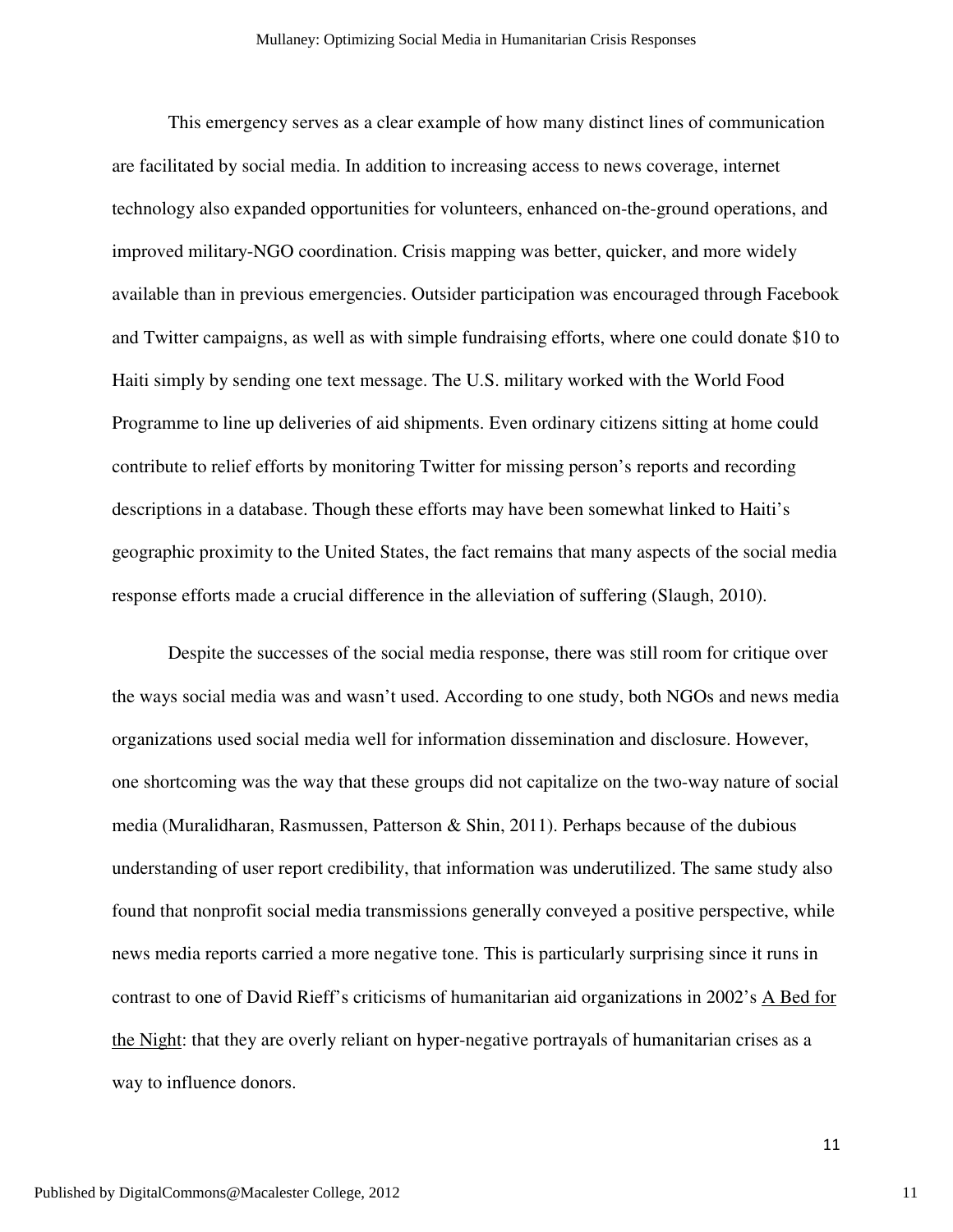An example of social media use in a complex political emergency can be found in the wake of Iran's 2009 Presidential elections, suspected by many to be election fraud. The Iranian government used  $20^{th}$  century tactics to try and stop a  $21^{st}$  century social movement. In 2005, there were over 700,000 Persian language blogs, 60,000 of which were updated on a frequent basis (Mottahedeh, 2010). After the 2005 election, the Iranian government made a concerted effort to centralize the national media, a mistake considering that, as mentioned earlier, social media is a naturally decentralized entity. The 2009 election was marred by charges of fraud, and many took to Twitter to decry their outrage. Despite the Iranian government's efforts—cutting out SMS messaging and the Internet for a week after the elections—protests grew stronger, and pictures and videos of the discontent still made it to the web.

 The Iranian election fraud most prominently highlighted how the "small stories" told on social media can galvanize the public to substantial action. Two examples prove this: the killing of Neda Soltan and the arrest of Majid Tavakoli. Neda Soltan, known throughout the world simply by her first name, which means "voice" or "calling", was an Iranian protester killed by gunshot at a rally (Mottahedeh). A video of the incident spread across the internet and became a symbol of the struggle against an anti-democratic Iranian government. Her story inspired many to speak up against the increasingly brutal rule of Mahmoud Ahmadinejad.

 Majid Tavakoli was a student activist who also opposed the apparent election fraud in Iran. After giving a speech on the controversy, he was arrested, and a photo of him in a hijab—a traditional veil worn by females—was released by officials. Though the photo was intended to discredit Tavakoli as a coward who attempted to flee in women's clothes, the photo was imitated by many social media users as a sign of solidarity. Many people also tinted their Twitter and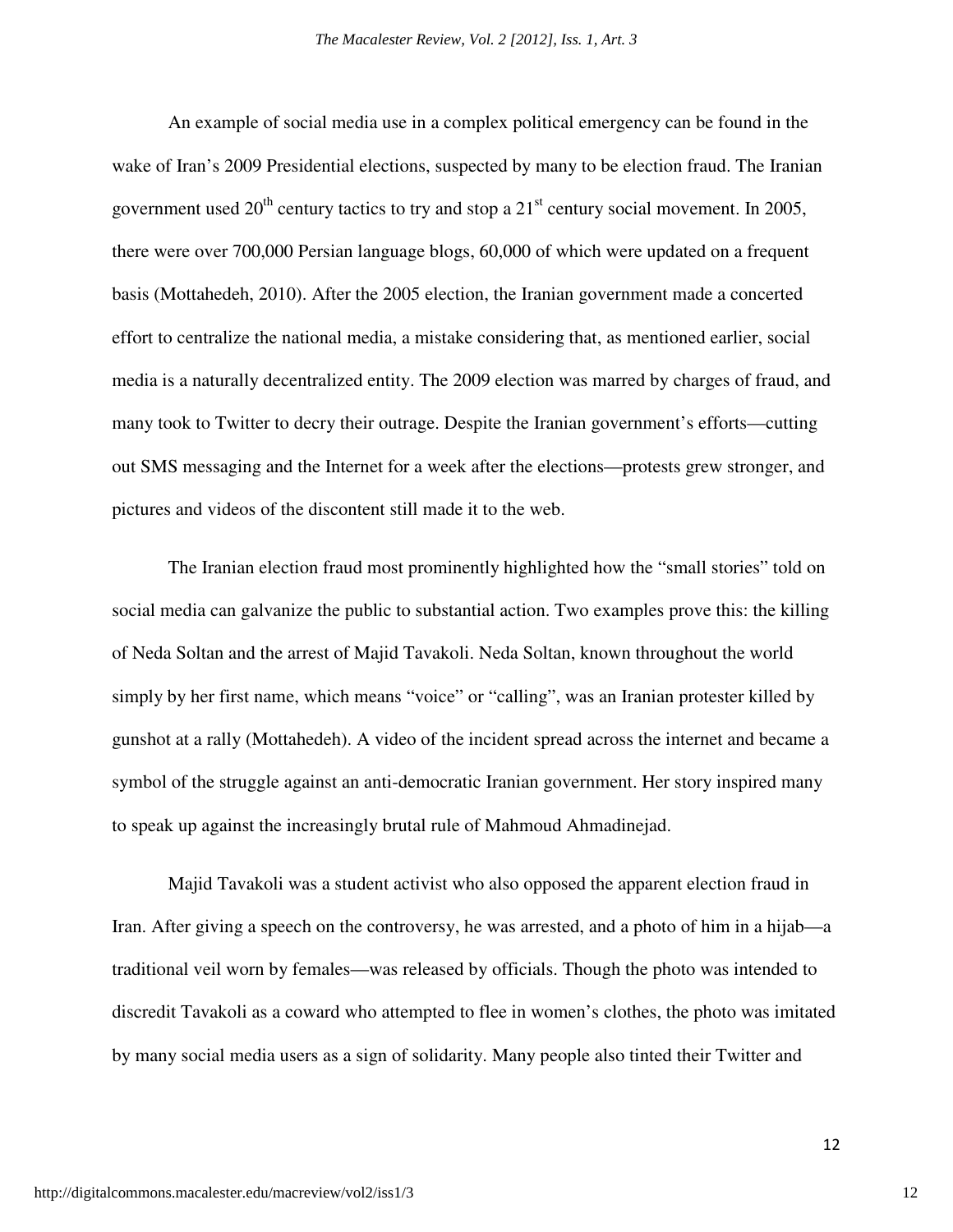Facebook "profile pictures" a shade of green, the opposition movement's colour, to form a social media "sea of green" against the Iranian election fraud.

 Once again, social media was employed in a humanitarian crisis, leading to results that could not have been achieved before the advent of Web 2.0. In previous generations, an authoritarian regime cutting off media and communications efforts may have quelled the outrage about election fraud. However, thanks to the connectedness of today's technology, and the inspirational stories of several protesters, the world's eyes turned to Iran. That being said, the social media campaign simply wasn't enough to bring about actual political change to the region. Political circumstances, international alliances, and fears over Iran's destructive capabilities all contributed to the inaction after the election. However, indications exist that change is possible in the future, as several other social media-influenced revolutions have taken place across the Middle East, confirming the importance of social media coordination in present day political movements.

 Kenya's 2008 post-election crisis was similar in nature and in social media response to the Iran situation. The election, a closely contested race between incumbent Mwai Kibaki and opposition party candidate Raila Odinga turned to chaos after Kibaki was declared the winner amid Odingas claims that the electoral commission had "doctored the results," (Makinen & Wangu, 2008). The confusion deepened when internal security minister—and Kibaki ally—John Michuki imposed a ban on live broadcasts and SMS messaging, "in the interests of public safety and tranquility," (Reporters Without Borders, 2007).

Again, as in Iran, citizens actually became empowered by the traditional media limitations, using social media to organize, discuss, and report their personal experiences. The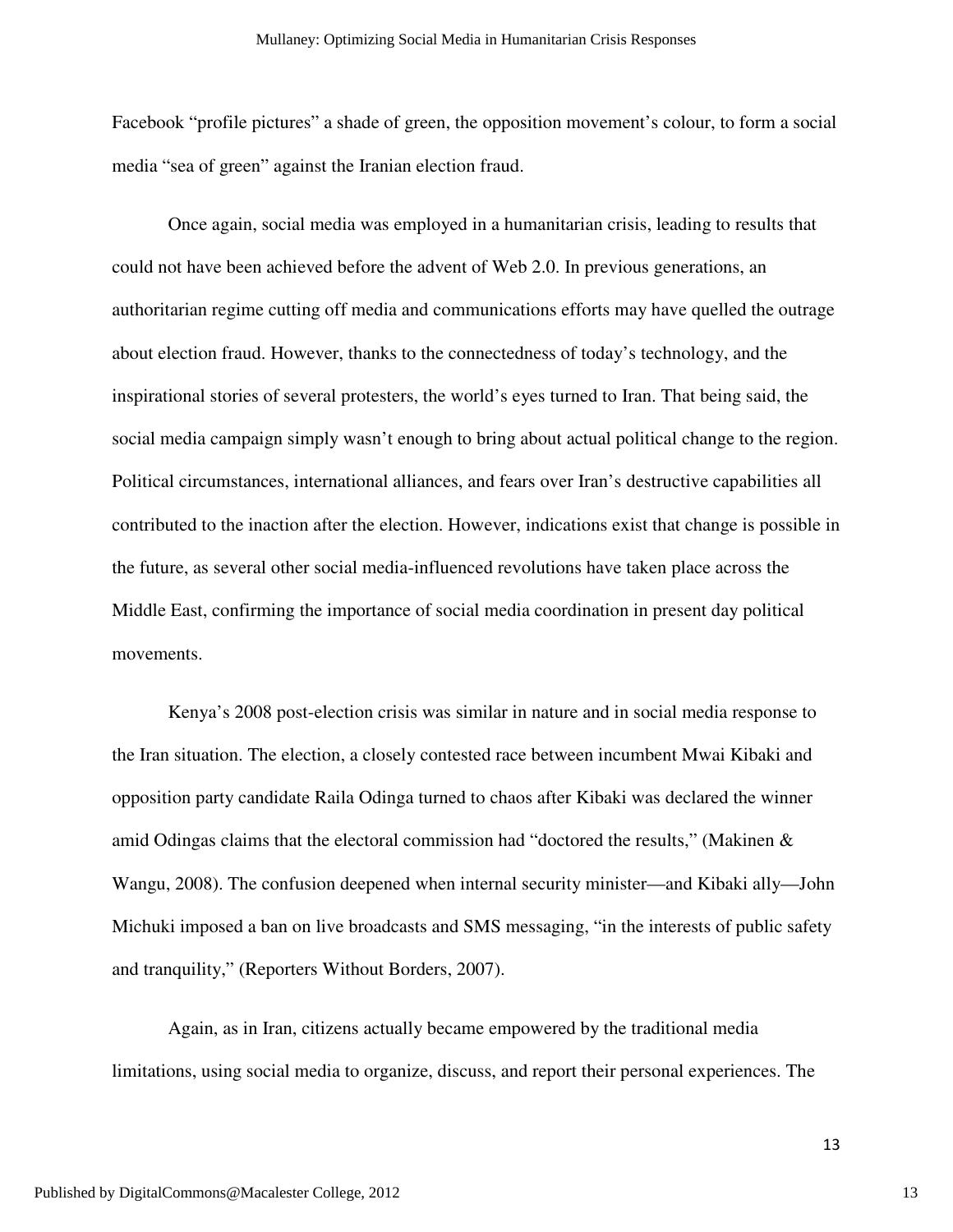usual social media suspects were again in action: Facebook and Twitter for organizing and spreading awareness, YouTube and Flickr to distribute images from Kenya, and active crisis maps to show citizens where it is safe to be (Makinen & Wangu). A difficulty in these efforts is that Kenya does not have a large population with internet access—only 3.2%, according to Makinen and Wangu. They suggest that mobile phone technology may be more effective in less developed countries. The advantage of text messaging is that many more Kenyans have access to such technology; a difficulty is that there exists no centralized "text message board" where everyone can look at the aggregation of messages to determine the best course of action.

 These three case studies have shown how social media has already made an impact on humanitarian crisis responses. Haiti showcased how many levels of communication can be facilitated through social media. Iran and Kenya both illustrate how traditional media shutdowns no longer can keep news from being transmitted. However, all three situations could have been executed better, and through more research and analysis of how past crises incorporated social media, the future of social media in humanitarian responses can be more effective, more efficient, and more catered to each specific situation.

#### *Analysis*

 To analyze the ways that social media change how to execute humanitarian crisis responses, this paper will first look at the different levels of communication affected by social media. Highlighting examples from the case studies in each level, this paper will determine which levels of communication are particularly strong or weak in specific types of crisis. This will lead to a discussion of the negative consequences of social media and the most significant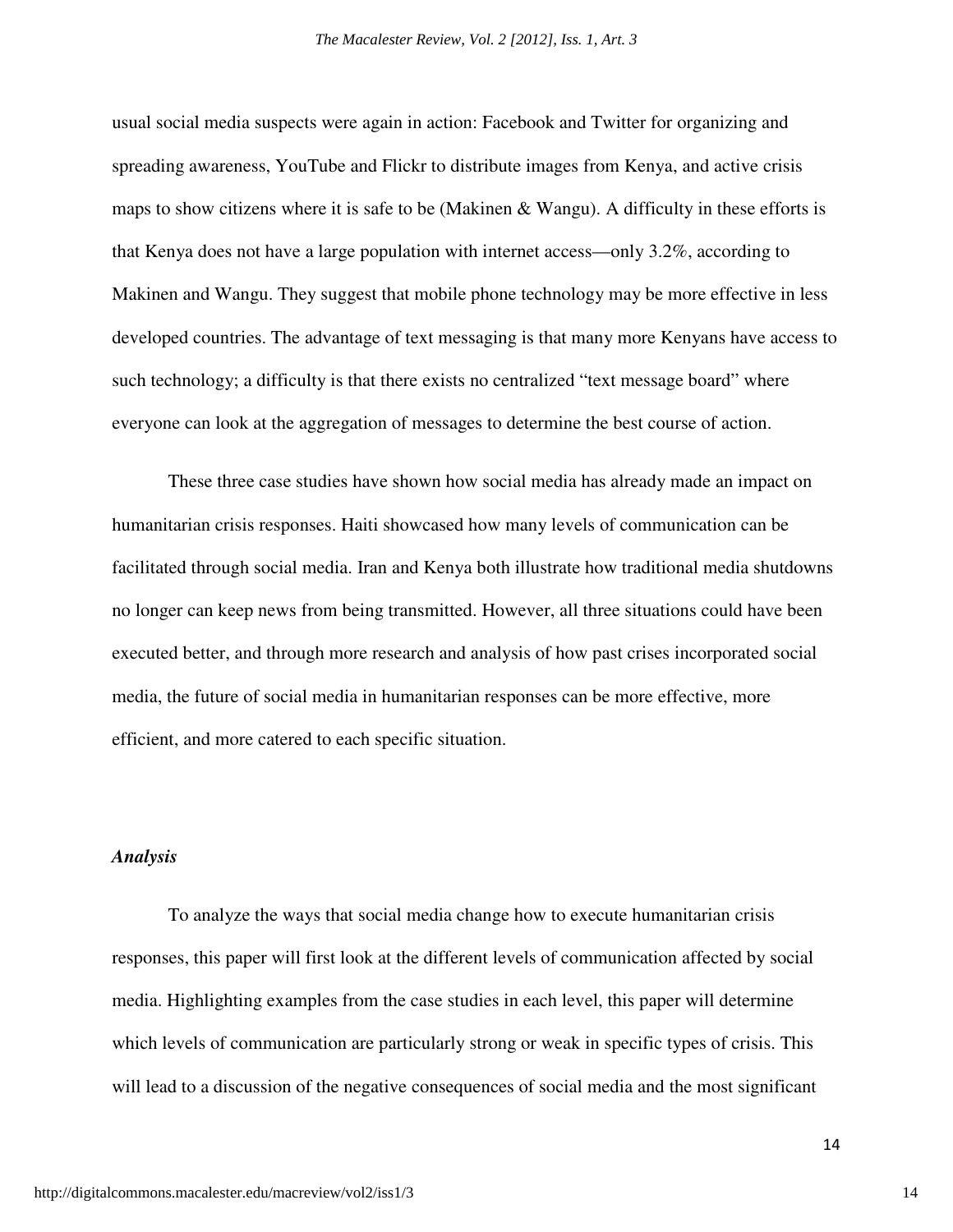difficulties with integrating social media within humanitarian responses. This paper concludes with a number of prescriptions for improving the ways that social media gets used for crisis response.

 One of the biggest impacts that social media have had in recent humanitarian crises is with visibility and how the world sees a crisis. This first category, the "outside looking in", is exemplified in the Haiti earthquake response as well as the political unrest in Kenya, Iran, and more recently, Egypt. Observers are able to get quicker, more colloquial descriptions of a crisis because social media users are reporting in real time how the situation is affecting their lives. Especially in times where political entities attempt to silence traditional media sources, social media is strong because of its decentralized nature. Even when the internet itself has been shut off, other technologies such as text messaging have been employed to show the world what is happening. Just as the advent of televised news pulled people closer to war-ravaged countries, social media connects humanity in an even more direct manner, leading to an even deeper level of dedication to humanitarian causes.

The second level of communication facilitated by social media is the "inside looking out" sphere, where victims and citizens of affected countries contact the outside world. The ability to tell the story of those on the ground experiencing the crisis is important for a variety of reasons. On a personal level, victims gain a sense of empowerment in being able to show the world what is happening to them. Especially in complex humanitarian emergencies, victims tend to feel surrounded and without allies, and the mere idea of others listening to their problems can be meaningful. Additionally, the "inside looking out" communication level can help aid organizations know what areas are most in need, leading to a more efficient distribution of assistance. When every victim has a defined role to play in a time of crisis, they are more likely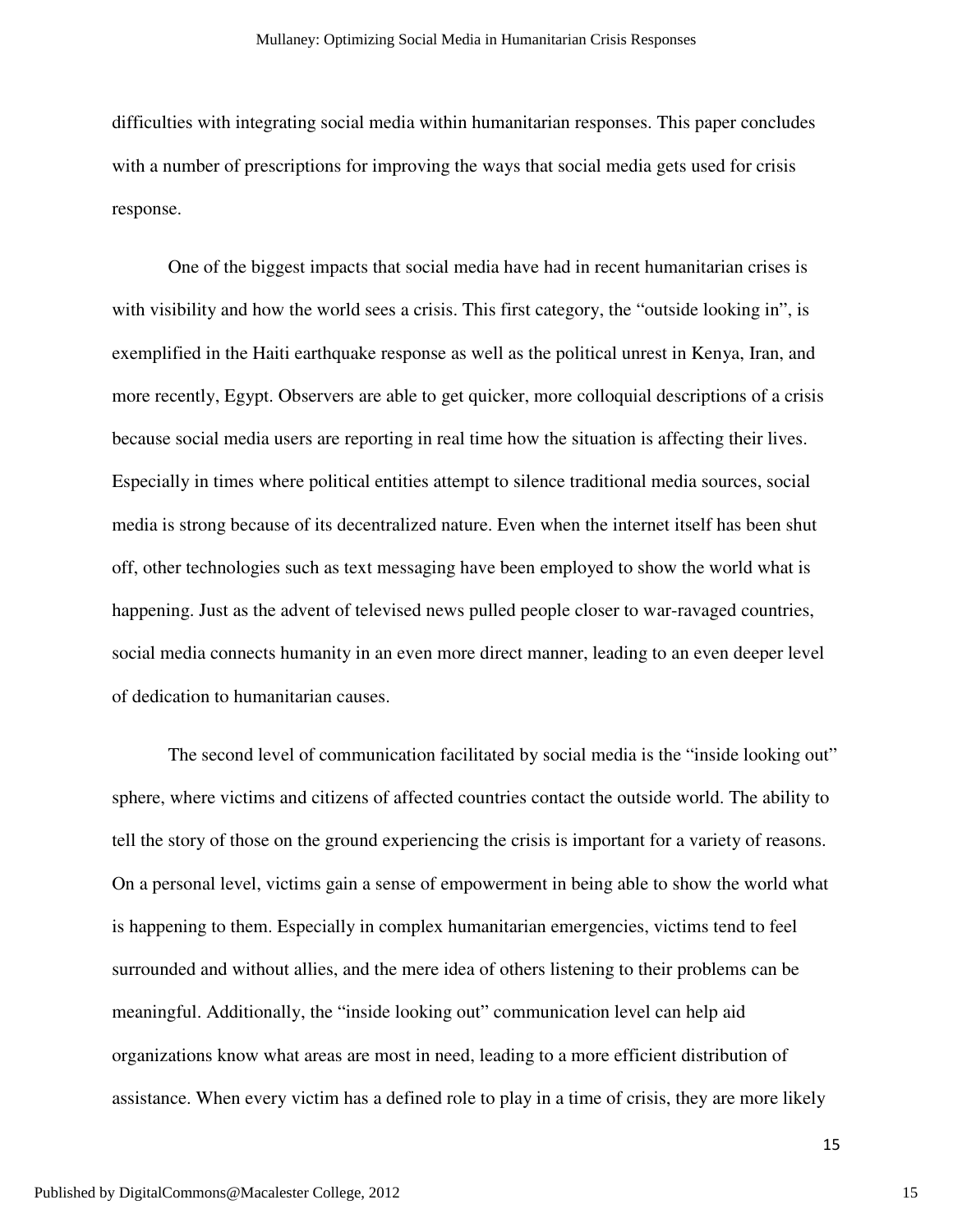to stay engaged instead of falling into complacency. In the Iran and Kenya case studies, this selfreporting was an extremely important role, since it was the only source for information on the unrest. Rebecca Goolsby's analysis on crisis mapping offers a similar conclusion, arguing that communities take pride and ownership of their crisis maps, leading to a united populace.

 Communication within a humanitarian crisis is critical for a successful response. As observed earlier, most responders agree that a policy of transparent information-sharing is important to help coordinate aid distribution. While the "inside looking out" communication level is important for identifying high-need areas, it isn't enough if that information is hoarded by one group. A major success on the "communication within" level can be found in the Haiti case study, as the World Food Programme worked in conjunction with the U.S. military to distribute food aid quickly and efficiently in the highest-need areas. Also from Haiti, the personlocation initiative—where volunteers would monitor social media feeds and record mentions of missing and found people—made it much easier to unite separated families. Especially in countries with little to no infrastructure, social media are helpful in keeping communication lines open.

 The final level of communication—communication without—is most relevant for fundraising and spreading awareness about humanitarian crises. Many options are available for outside actors who want their personal networks to know (and care) about an emergency. Facebook and Twitter posts are the most obvious resource, especially since we know that those venues often flare up during important global events, the most recent example being the flurry of internet activity after the announcement that Osama bin Laden had been killed by U.S. forces. Beyond this, there are many other avenues to spread awareness: social media applications that solicit donations, YouTube and blog posts describing the importance of recent events, NGO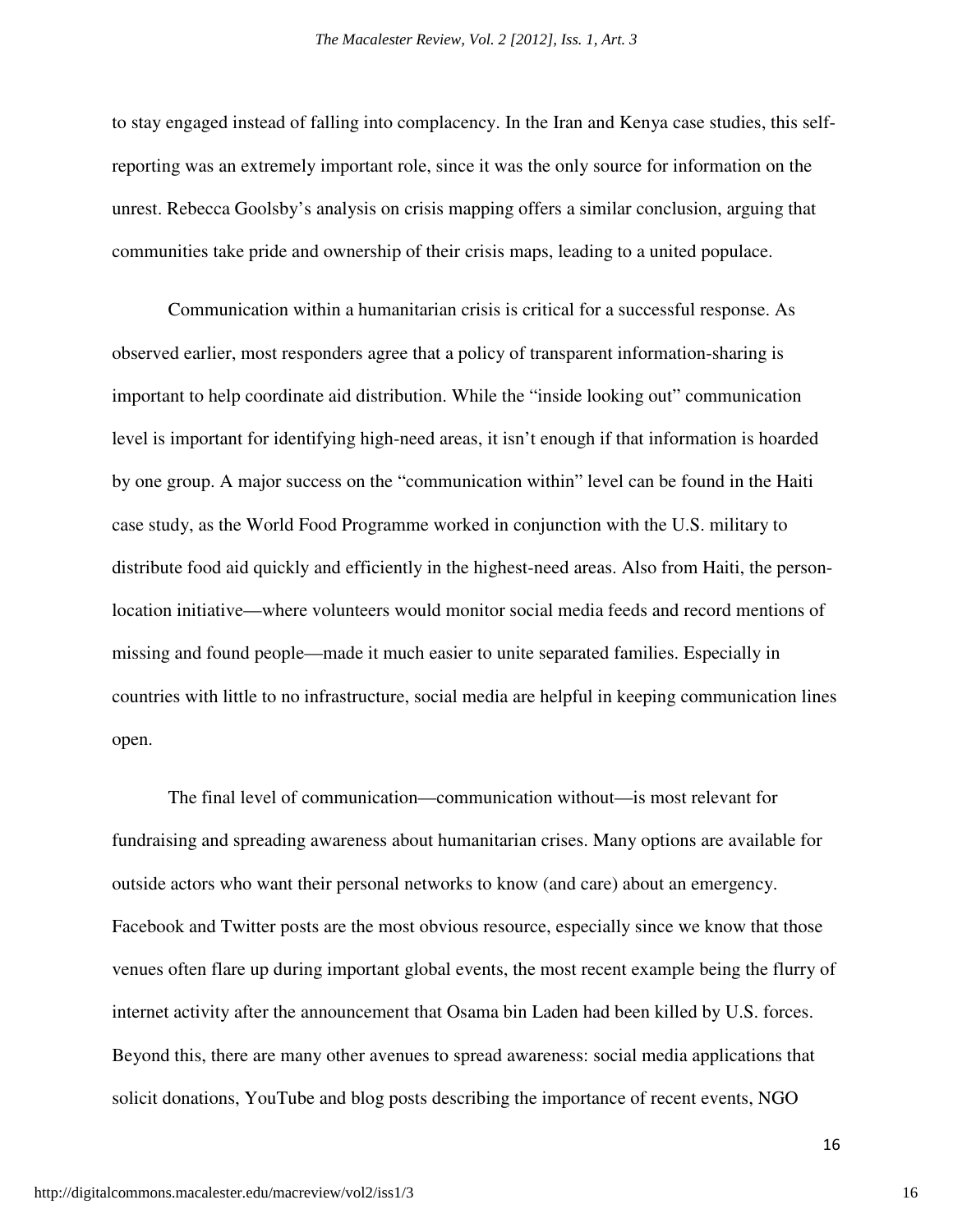websites that facilitate discussion about response efforts, emails to corporations that typically supply aid in emergencies, and countless other humanitarian internet sites. A valuable aspect of this communication level is that technological infrastructure is established across the affluent world, so social media and internet fundraising efforts have the potential to be extremely effective.

 It would be ignorant to assume that the advent of social media yields only positive consequences, especially considering how powerful and versatile modern technology has become. After all, if the "good guys" can use communication to alleviate suffering and improve response efficiency, then the "bad guys" can communicate ways to impart suffering. The recent roundtable on social media and risk communications detailed one example of the unintended negative consequences of modern technology, describing a terrorist attack in India that was facilitated by a number of media and internet resources.

> The 10 gunmen, well armed with assault rifles and grenades, Richard Kolko [chief of the FBI's National Press Office] pointed out, 'were experts in communications as well.' Media outlets unintentionally interfered with police efforts by pinpointing for the terrorists where law enforcement was arriving by helicopter. Meanwhile, the terrorists had effectively used tools such as Google Earth maps and photos to scout a location before the deadly attack and used a GPS device to navigate across the Arabian Sea. (Currie, et al., 2009)

In that particular instance, social media were also their undoing, as text messages, tweets, and Flickr photos were the first images of the attacks available to the world. The lesson remains: terrorists and combatants are able to take advantage of social media. Terrorist networks like Al-Qaeda have long been known to operate as a decentralized entity with "hubs" in different locations; it would follow that they may benefit from decentralized communication methods.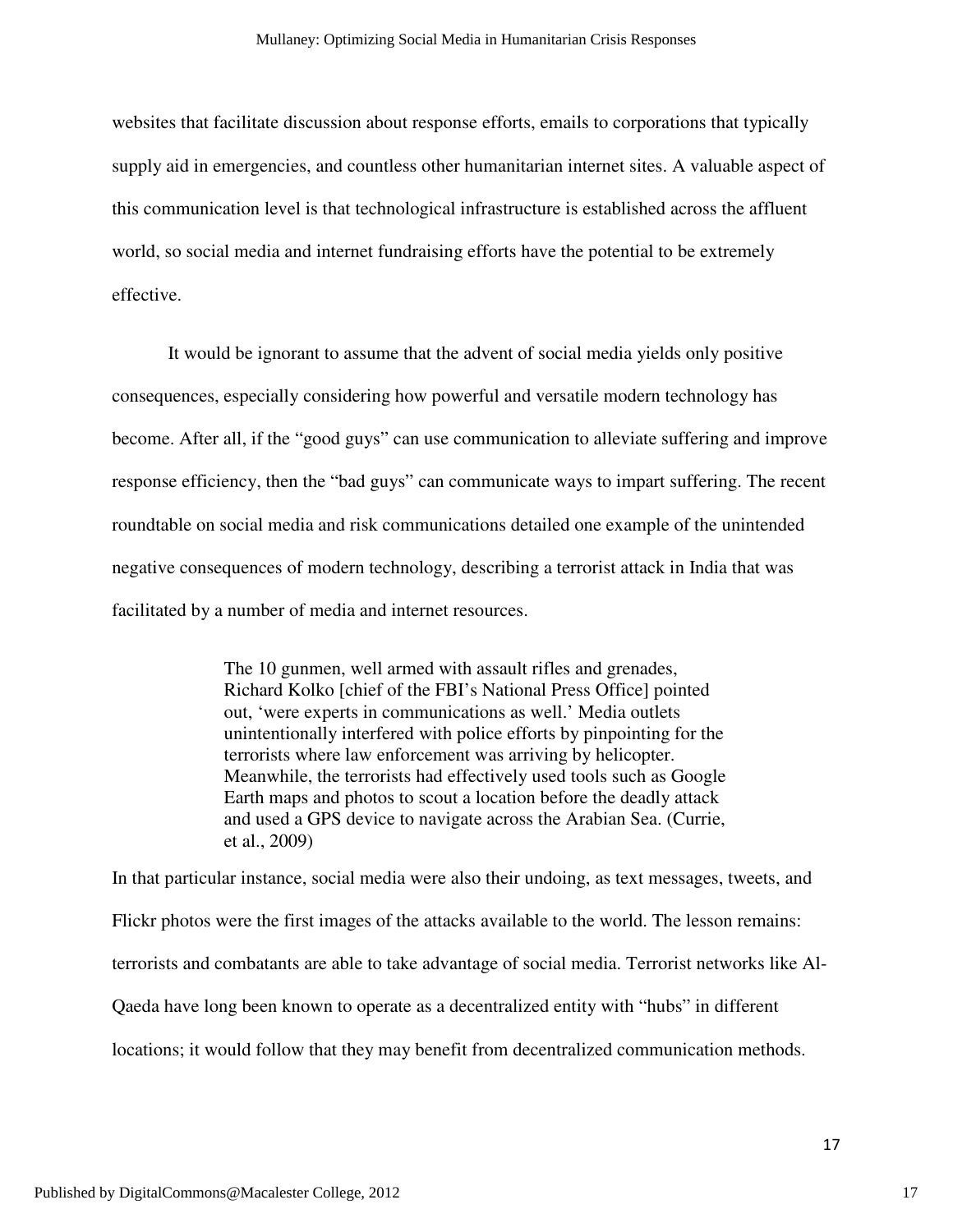Another negative aspect of social media, partially addressed by Goolsby's "aggregation" theory, is that every post cannot be individually verified and processed. This can lead to false information, whether it is misinformation or disinformation, and a lack of legitimate reliability. It also means that reaction time to social media reports cannot be quite as "instant" as with verified sources. For example, with the recent killing of Osama bin Laden, there was actually a nearby onlooker who posted an account of the operation on Twitter as it was happening (Gross, 2011). Had Pakistani officials, or Al Qaeda sympathizers, for that matter, been able to instantly assess that information, they could have investigated the operation much earlier and perhaps changed the end outcome. This is not so much a "negative consequence" of social media as it is a reality about the venue. For now, we must analyze social media posts in large volume, spotting common trends in order to determine the truth.

 In addition to the negative consequences of widely accessible social media, there also exist a number of fundamental roadblocks that currently prevent full integration of social media in humanitarian responses. Different roadblocks affect different levels of communication, and identifying how to eliminate or work around these roadblocks within each level will ensure that responses maximize the potential of social media. This section will focus on several significant roadblocks, analyzing their characteristics as we lead into prescriptions for expanded use of social media.

 The most basic barrier preventing full use of social media is the lack of technological infrastructure in many areas of the world. The United States is undoubtedly the center of the social media universe; some argue that the main reason why Haiti received elevated social media attention is because of its geographic proximity (Muralidharan, Rasmussen, Patterson & Shin). While Western countries have incorporated the internet within daily life, many developing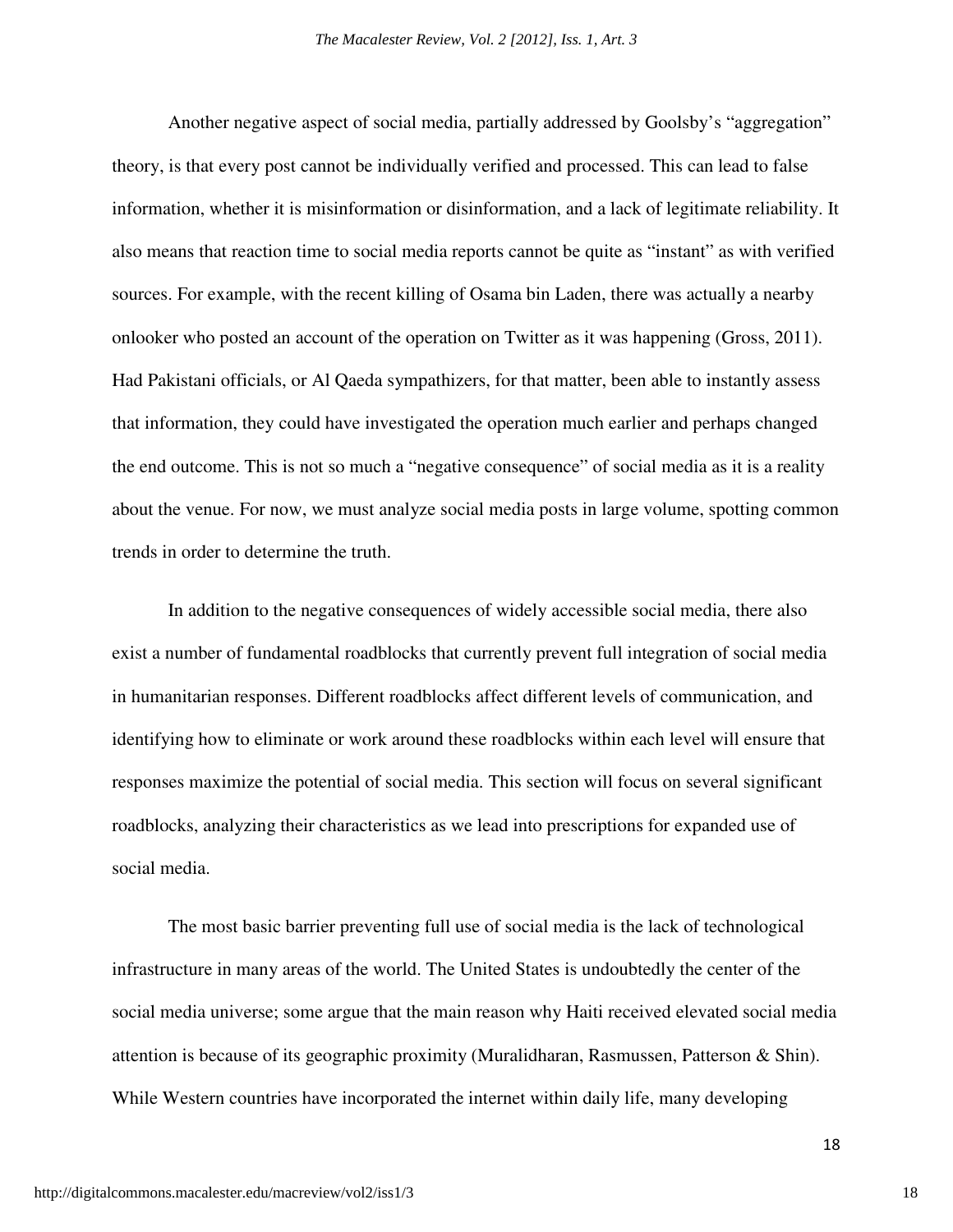countries have little or no access to social media. Equally problematic, these countries often have much more pressing problems to deal with than spotty internet access. Expanding internet access to the entire world is a difficult task that requires an immense amount of upfront investment costs. It is likely that one day the entire world will be "online", but without massive funding from the Western world, that day remains far in the future.

 Even for countries with an established internet infrastructure, consistent internet access during a time of crisis cannot be guaranteed. In the case of natural disasters, internet access is often wiped out by the emergency, perhaps even leading to greater confusion from people who rely on internet sources for disaster information. For complex humanitarian emergencies, as we've seen in Iran and Kenya, authoritarian figures may shut off internet access intentionally to prevent opposition groups from organizing. In either case, most of the established social media outlets are not accessible, making it much more difficult to communicate.

 Many of the other main concerns for social media integration have already been addressed and repeated in the literature review and case studies. Not only access, but also reliability, information-sharing, social media use instruction, and data analysis are all major concerns that manifest themselves because of the unprecedented level of connectedness associated with social media. The expert roundtable on Social Media and Risk Communication identified four categories of issues that need resolution to ensure full integration: Public/Private Partnerships, Evaluation/Metrics, Capacity/Resources, and Social Media/Communications Strategy. We will use that framework to offer prescriptions for social media implementation in humanitarian crisis responses, exploring how those four categories interact with the four levels of communication.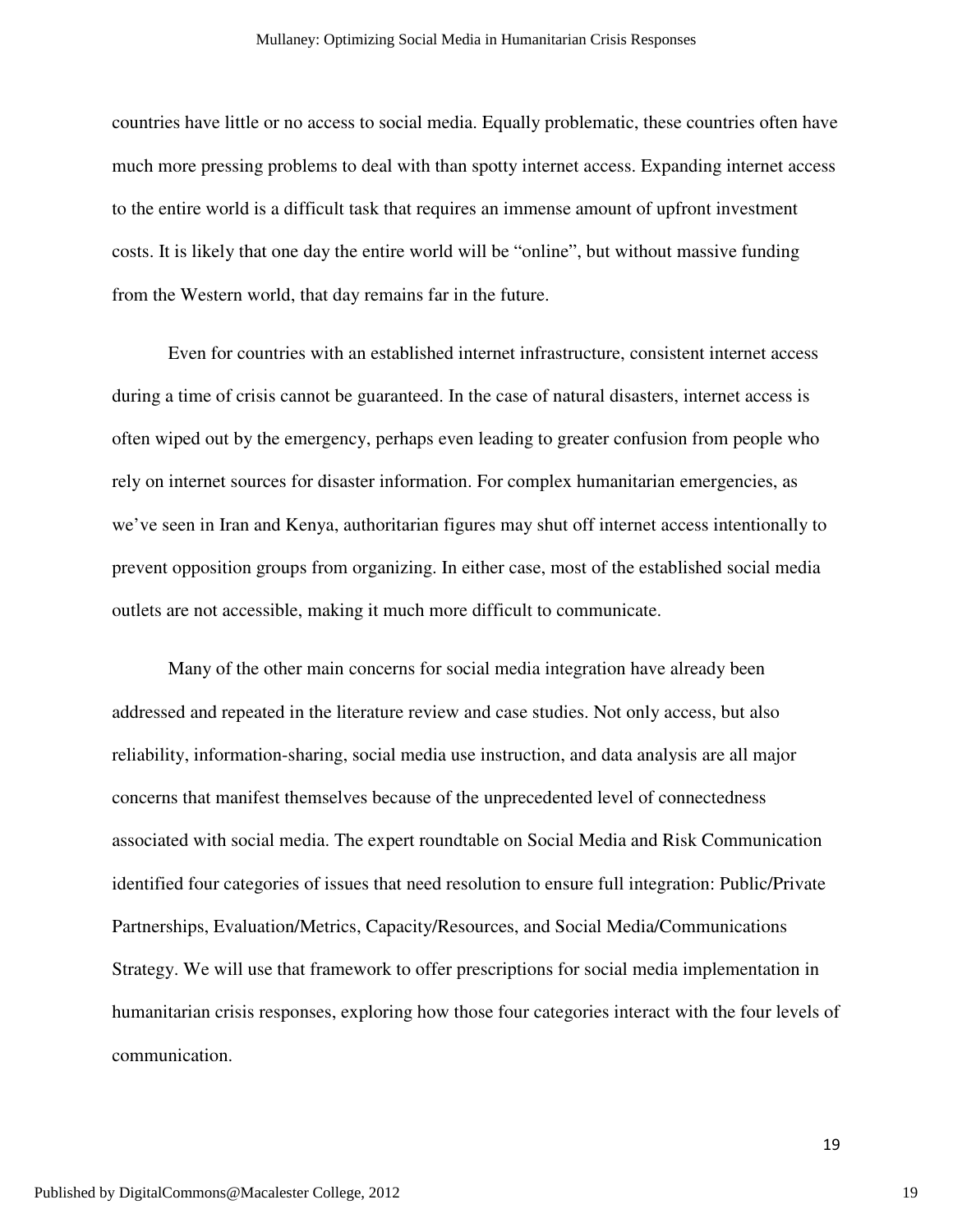Addressing relationships between public and private entities in humanitarian responses is mainly related to the "without" and "outside looking in" levels, as the main concern is how different actors interact with each other. Several of our case studies confirm that in times of crisis, information-sharing is a mutually beneficial way for NGOs, militaries, and IOs can coordinate and identify particular areas of need. Furthermore, aggregating social media data helps analysts identify trends and create more accurate reports of the "on-the-ground" situation. This can lead to creation of better crisis maps that can in turn be distributed to crisis victims. To strengthen Private/Public Partnerships, I advocate for the creation of humanitarian databases, administrated by an independent organization, specifically in charge of processing and redistributing critical information as it rolls in.

 Scholars have already proposed a number of ways to evaluate and measure social media data and its helpfulness in humanitarian interventions. In the long-term, mechanisms like Ushahidi and the Crisis Oriented Search Engine (COSE) are outstanding resources for evaluating how humanitarian crises unfolded and what actions had the most positive impact. This is clearly the "without" communication level, as outsider groups analyze how they intervened and what can be improved. The greater difficulty is the "in the moment" evaluation—a more complex relationship that involves the "inside looking out", "outside looking in", and "without" levels. Hypersensitivity to small bits of information can lead to mistakes, but waiting too long for confirmed trends is equally problematic, as the fear of being wrong may lead to hesitance during life-saving opportunities. An information-sharing database is again key, as is past humanitarian response research. If we hone our "everyday analytics" by evaluating other crises and understanding trends, we will be able to respond quicker when trends are starting to present themselves.

20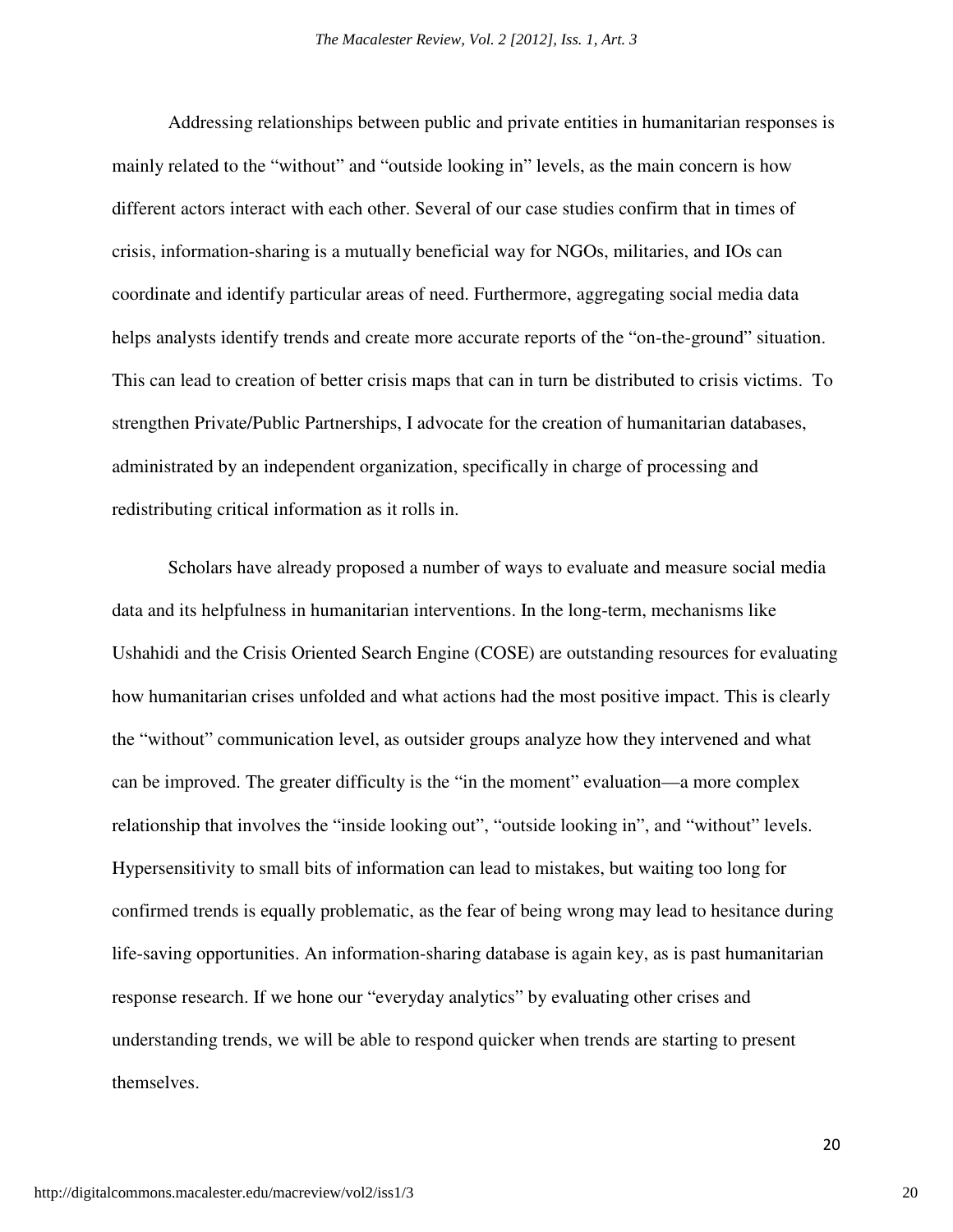Capacity and Resources are substantial barriers to social media integration in developing countries. Situated in the "within" and "inside looking out" communication levels, the reality is that very little can be changed in relation to resources once a crisis is underway. The long-term solution is obviously to get the entire world on the internet, but such a task is easier said than done. In the immediate future, humanitarian actors must recognize the resource limitations and take measures to compensate for the lack of certain social media outlets. Cell phone technology is much more commonplace in the developing world, and text messaging is very similar to Twitter and Facebook status updates, only directed to a specific phone number. By establishing and publicizing a "reporting hotline", responders can still aggregate victim reports and go about trend-spotting in a similar way to social media. It may even be possible to have a television feed with this information, perhaps even synthesized into a "crisis map" or another easily-digestible transmission.

 Social Media and communications strategy is the most variable of the four challenges, as it depends on a number of situational factors including number of actors, severity of threat, and availability of resources. It is difficult to offer standardized prescriptions for communication strategy, but the main focus must be on giving agency to the local population. Even though this is situated in the "outside looking in" communication level, the ability of local officials and groups to understand and redistribute information is more important than the outsiders' organizational goals or priorities. If the message isn't relevant or maximally beneficial to its recipients, not only will it not be processed or distributed, but it may jeopardize future lines of communication. Because of this, local actors must be involved as much as possible in the communication strategy, to ensure that the information distribution is effective.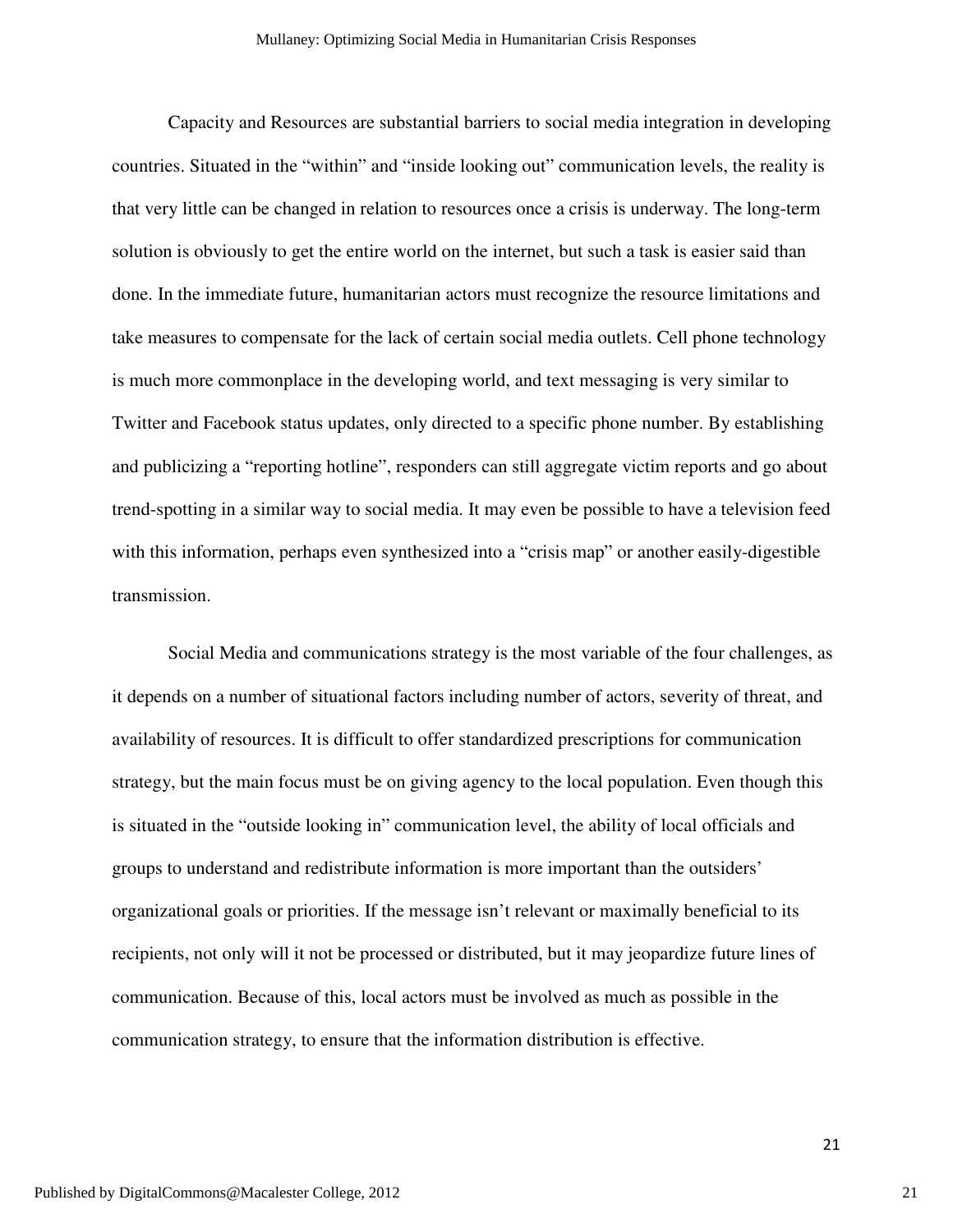#### *Conclusion*

 The social media explosion of the last decade has had remarkable effects on many aspects of everyday life. Just as humanitarian crises became "closer to home" with the advent of televised news, social media has once again cut down the space between victims and witnesses. But while the potential for social media to help facilitate humanitarian response is great, there has been a degree of skepticism from scholars and humanitarian actors about its immediate usefulness. This essay has identified three main concerns related to social media: reliability of data, implementation within responses, and analysis of social media data.

Our case studies, the earthquake in Haiti and political unrest in Iran and Kenya, highlighted how multifaceted social media can be in impacting humanitarian crises. Response to the Haitian earthquake was extremely strong, and information sharing and cooperation between NGOs and states helped reunite family members and allocate food aid to the areas with the greatest need. Iran and Kenya both showed how social media gives victims agency and empowers them to organize and unite in spite of an authoritarian government. Overall, these cases highlighted how there are many ways social media can contribute to humanitarian responses, and how even if resource shortcomings limit certain avenues of communication. We identified four levels of communication that occur during humanitarian crises: within, without, inside looking out, and outside looking in. Each is unique, involves different actors, and can be helped by social media in different ways.

We concluded with several prescriptions for the future of social media in humanitarianism. First, we advocated for establishing an information aggregation website that can receive data from numerous sources (social media websites, NGOs, IOs, military groups)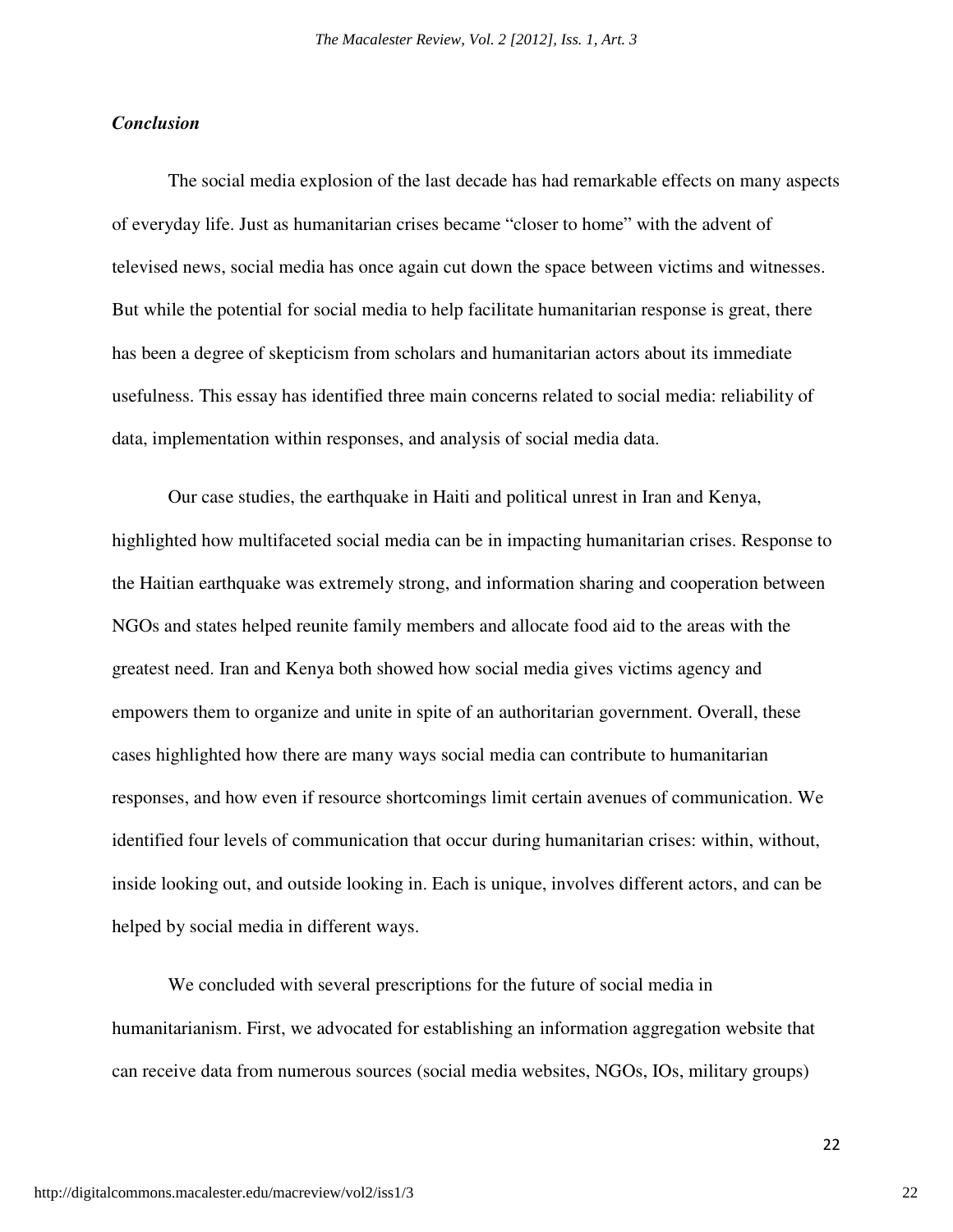and quickly processes and analyzes them in a manner similar to the "Ushahidi" software program. Second, we encourage humanitarian actors to involve local groups in crafting a communications strategy. Despite the potential lack of social media resources at the crisis site, it is nonetheless important to stay linked in any way possible in order to ensure that all crisis communications are situation-appropriate and that credibility is not lost due to improper messaging. Finally, this paper strongly endorses future research on social media postings and their relation to humanitarian responses. There is a massive amount of data stored from recent humanitarian crises, and an equally massive amount of potential links and trends that can be identified. By evaluating timelines that incorporate social media data, timing of humanitarian responses, and local activity, responders can be better prepared for future crises and understand how the events correlate with one another. It is through practice, preparation, and familiarity that social media can be used to the fullest in humanitarian responses. Social media can be an extremely effective tool in these situations, and by optimizing its use, responders can better uphold the humanitarian imperative and alleviate suffering for more victims of humanitarian crises.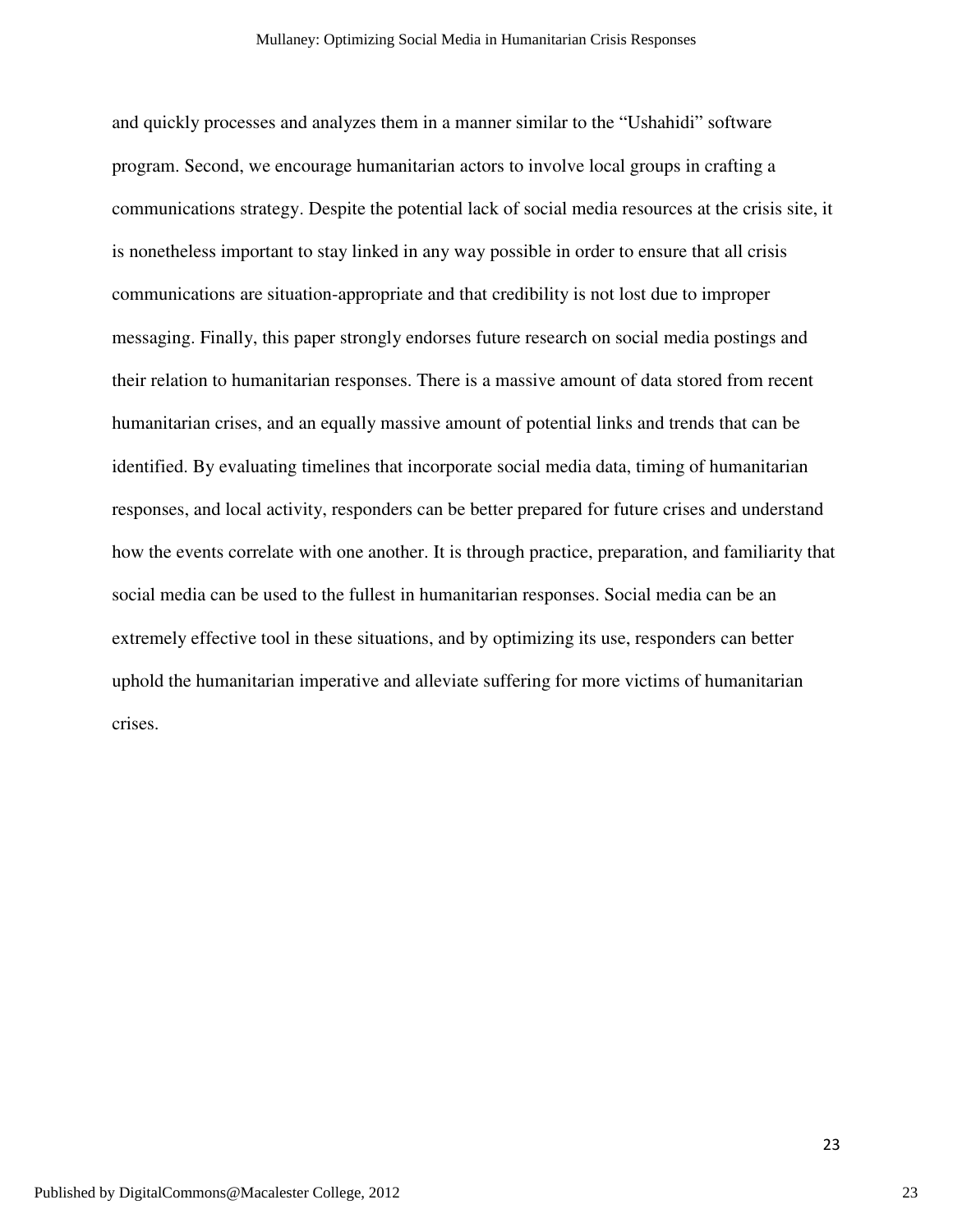### **Works Cited**

Chang, Y.-J., Liao, R.-H., Wang, T.-Y., & Chang, Y.-S. (January 01, 2010). Action Research as a Bridge Between Two Worlds: Helping The NGOs and Humanitarian Agencies Adapt Technology to Their Needs. *Systemic Practice and Action Research, 23,* 3, 191-202

Currie, D., Fouse, D., Tinker, T., Association, A. P., Booz, A. &., University, G. W., et al. (2009). Social media and risk communications during times of crisis. McLean, VA: Booz Allen & Hamilton.

DiNucci, D. (1999). Fragmented Future. *Design and New Media* , pp. 32, 221-2.

Expert Round Table on Social Media and Risk Communication During Times of Crisis, Currie, D., Fouse, D., Tinker, T. L., American Public Health Association., Booz, Allen & Hamilton., George Washington University., ... National Association of Government Communicators (U.S.). (2009). *Social media and risk communications during times of crisis*. McLean, VA: Booz Allen Hamilton

Goolsby, R., & National Institutes of Health (U.S.). (2010).*Crisis maps and social behavior: How information from people will change crisis planning*. Bethesda, Md: National Institutes of Health

Greenwald, T. (January 01, 2010). Humanitarian of the year: David Kobia, 32: software that helps populations cope with crises: Ushahidi.(INTERNET). *Technology Review (cambridge, Mass.), 113,* 5.)

Gross, D. (2011, May 2). *Twitter user unkowingly reported bin Laden attack.* Retrieved May 2, 2011, from CNN.com: http://politicalticker.blogs.cnn.com/2011/05/02/twitter-user-unknowinglyreported-bin-laden-attack/?iref=allsearch

Howe, A. W. (2010). *Social cloud media and crowdsourcing in emergency management: An analytical review of Exercise24*. San Diego, Calif: San Diego State University

Mäkinen, M., & Wangu, K. M. (January 01, 2008). Social Media and Postelection Crisis in Kenya. *The International Journal of Press/politics, 13,* 3, 328-335

Mottahedeh, N. (January 01, 2010). Green Is the New Green: Social Media and the Post-Election Crisis in Iran, 2009. *New Politics, 13,* 1, 65-68.

Muralidharan, S., Rasmussen, L., Patterson, D., & Shin, J.-H. (June 01, 2011). Hope for Haiti: An analysis of Facebook and Twitter usage during the earthquake relief efforts. *Public Relations Review, 37,* 2, 175-177

Novinger, M. T. (2010). *COSE: Crisis Oriented Search Engine*. (Masters Abstracts International, 48-5.)